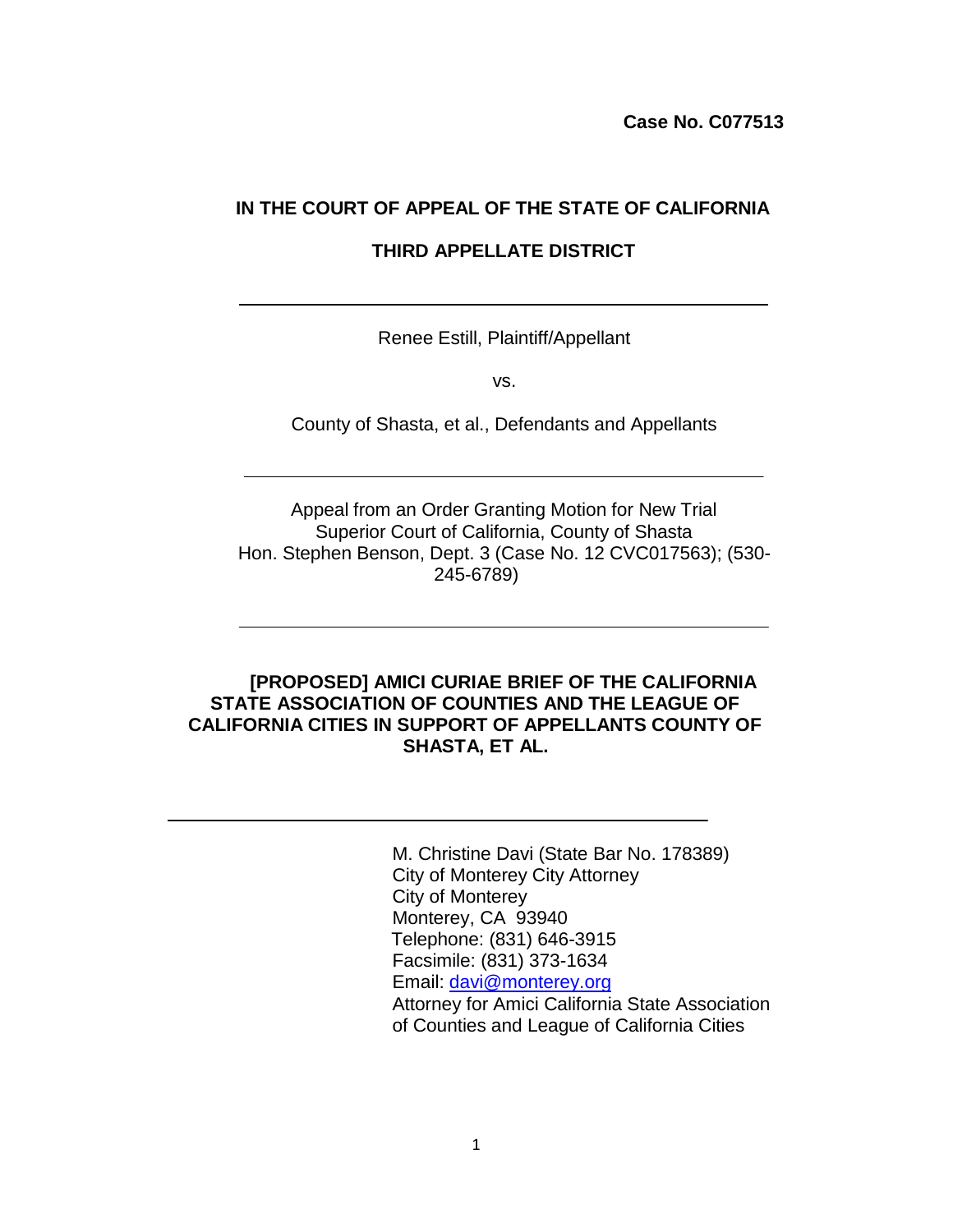### CERTIFICATE OF INTERESTED ENTITIES OR PERSONS

In accordance with California Rules of Court, Rule 8.208,

there are no interested entities or persons that must be listed under

Rule 8.208. The Association of Counties and the League of

California Cities are non-profit organizations with no parent

corporations and no stock.

Dated: February 12, 2016

M. Christine Davi Attorney for Amici Curiae California State Association of Counties and League of California Cities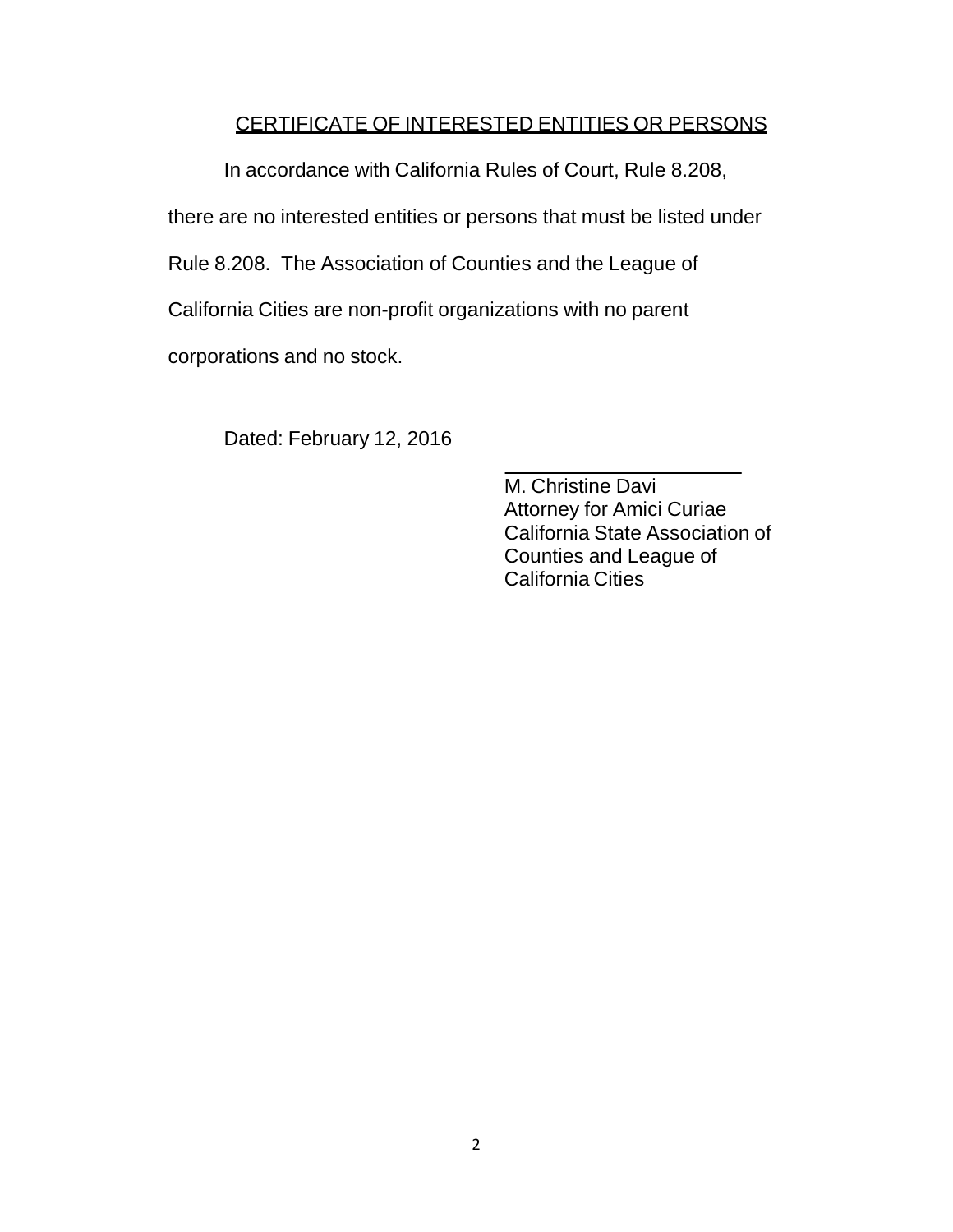## TABLE OF CONTENTS

# **Page**

|                 | CERTIFICATE OF INTERESTED ENTITIES                                                                                                                                                                                    |
|-----------------|-----------------------------------------------------------------------------------------------------------------------------------------------------------------------------------------------------------------------|
|                 |                                                                                                                                                                                                                       |
| $\mathbf{L}$    |                                                                                                                                                                                                                       |
|                 |                                                                                                                                                                                                                       |
| $\mathbf{II}$ . |                                                                                                                                                                                                                       |
|                 | A. History and Purpose of the Government Claims Act8                                                                                                                                                                  |
|                 | B. Purpose of Procedural Requirements of the Act                                                                                                                                                                      |
|                 | C. Government Code Section 911.3 Does Not<br>Permit Public Entities to Engage in Discovery<br>in Order to Ascertain the Truth of Whether a Claim                                                                      |
|                 | D. Because Discovery is Not Authorized During the Claim<br><b>Evaluation Period, Public Entities Should Not be</b><br>Required to Do More Than Evaluate the Face of                                                   |
|                 | <b>Sufficiency under Government Code</b><br>1 <sub>1</sub><br><b>Timeliness under Government Code</b><br>2.<br>The Filing of a Timely Claim is a Jurisdictional<br>3.<br>Prerequisite to Filing a Complaint Against a |
|                 | E. Estill's Complaint is Time Barred and the Time to Apply<br>for Leave to Present a Late Claim has Long Passed27                                                                                                     |
| III.            |                                                                                                                                                                                                                       |
|                 |                                                                                                                                                                                                                       |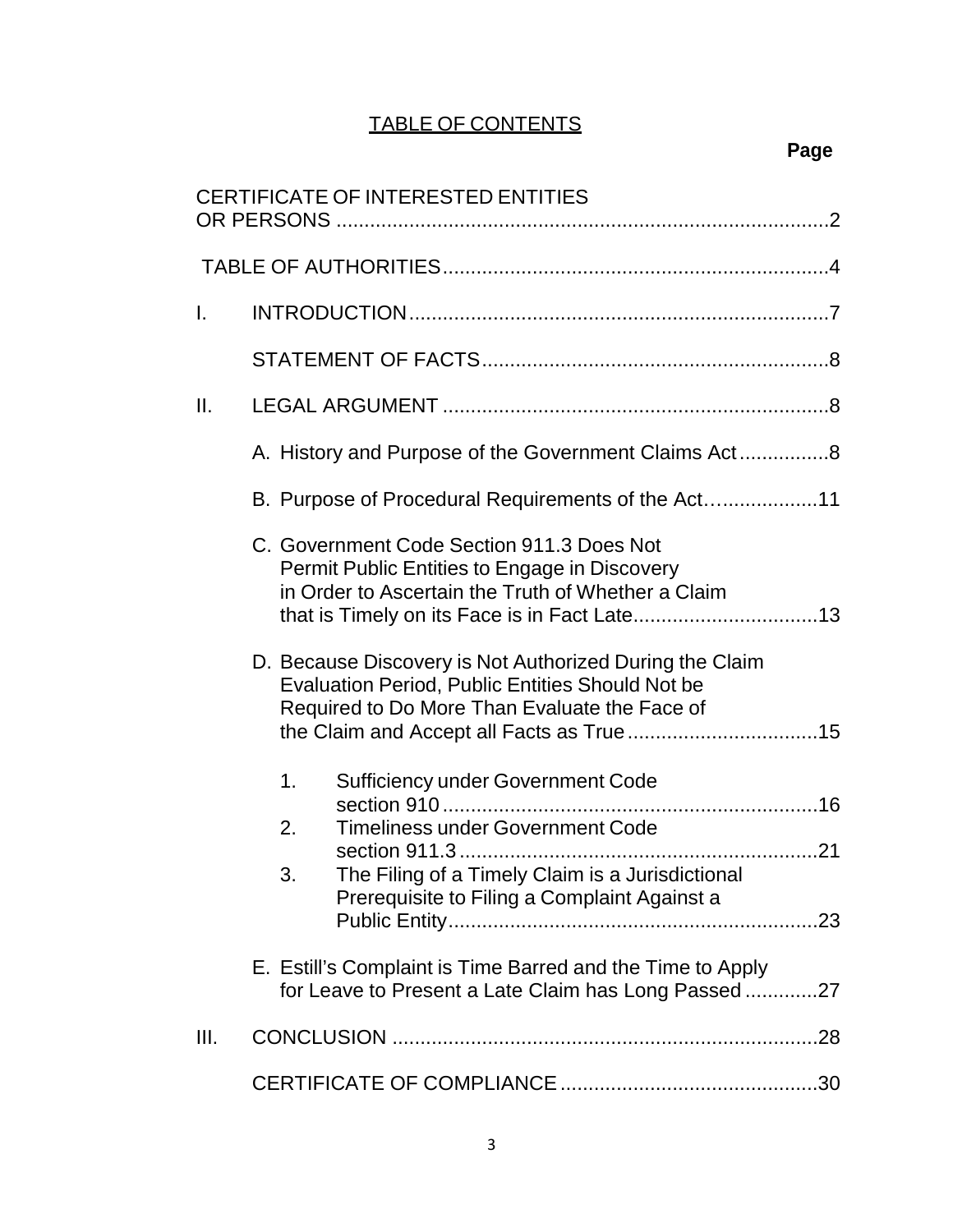## TABLE OF AUTHORITIES

| <b>Cases</b>                                             | Page |
|----------------------------------------------------------|------|
| Becerra v. County of Santa Cruz (1998)                   |      |
| <b>Brown v. Poway Unified School Dist. (1993)</b>        |      |
| County of Los Angeles v. Superior Court (2001)           |      |
| County of Los Angeles v. Superior Court (N.L.) (2005)    |      |
| Crow v. State of California (1990)                       |      |
| Davis v. Cordova Recreation & Park Dist. (1972)          |      |
| Donohue v. State of California (1986)                    |      |
| Elson v. Public Utilities Commission (1975)              |      |
| Greyhound Corp. v. Superior Court (Clay) (1961)          |      |
| Hernandez v. County of Los Angeles (1986)                |      |
| Hilts v. County of Solano (1968)                         |      |
| Mary M. v. City of Los Angeles (1991)                    |      |
| <b>Mandjik v. Eden Township Hospital District (1992)</b> |      |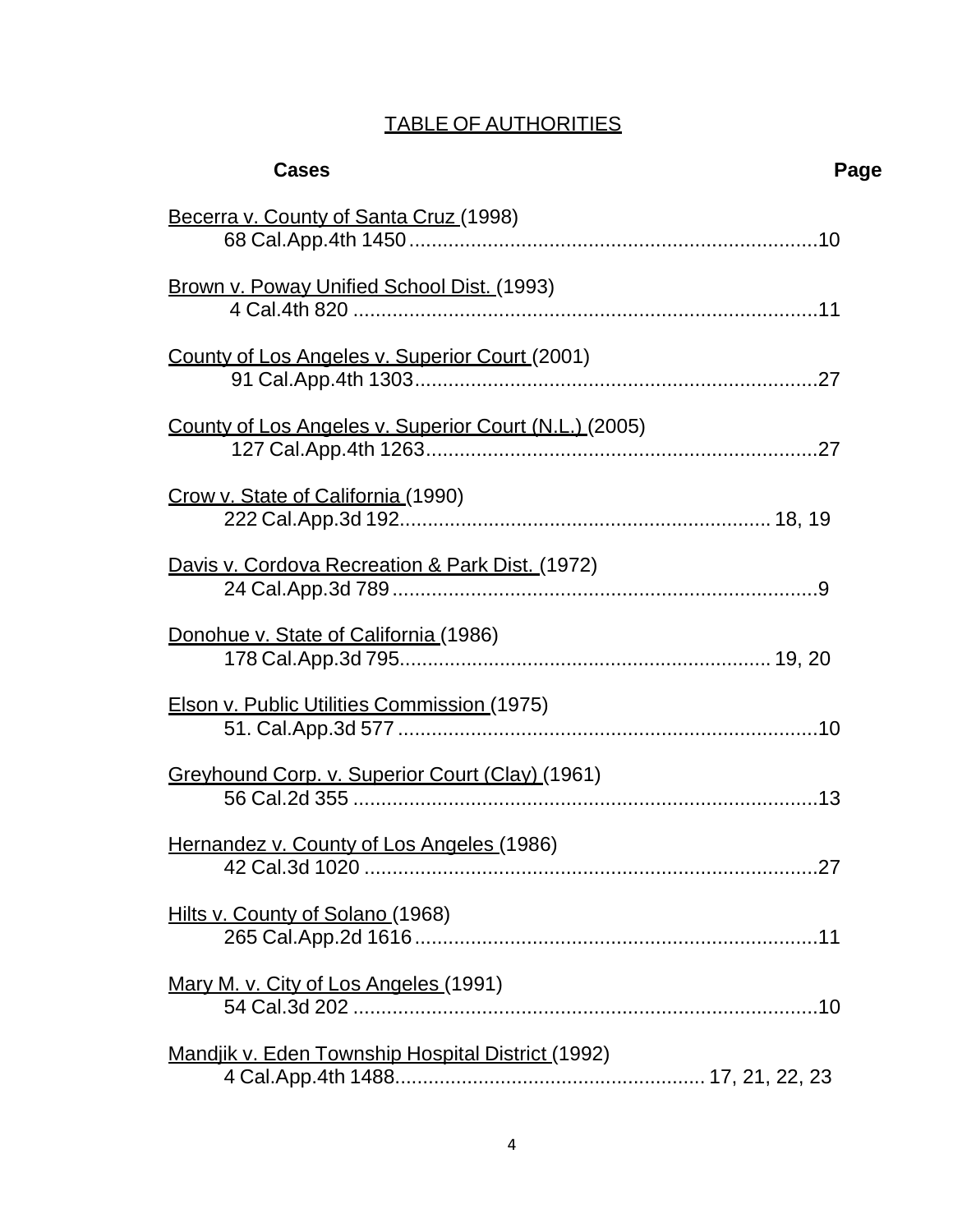| Martinez v. County of Los Angeles (1987)             |
|------------------------------------------------------|
| Phillips v. Desert Hospital District (1989)          |
| Rason v. Santa Barbara City Housing Authority (1988) |
| Scott v. County of Los Angeles (1977)                |
| Shirk v. Vista Unified School District (2007)        |
| <b>Smith v. County of Los Angeles (1989)</b>         |
| State of California v. Superior Court (Bodde) (2004) |
| Taylor v. Mitzel (1978)                              |
| Wright v. State of Calif. (2004)                     |
| Williams v. Horvath (1976)                           |
| Wood v. Riverside General Hospital (1994)            |
| Zelig v. County of Los Angeles (2002)                |
| <b>Statutes</b>                                      |
|                                                      |
|                                                      |
|                                                      |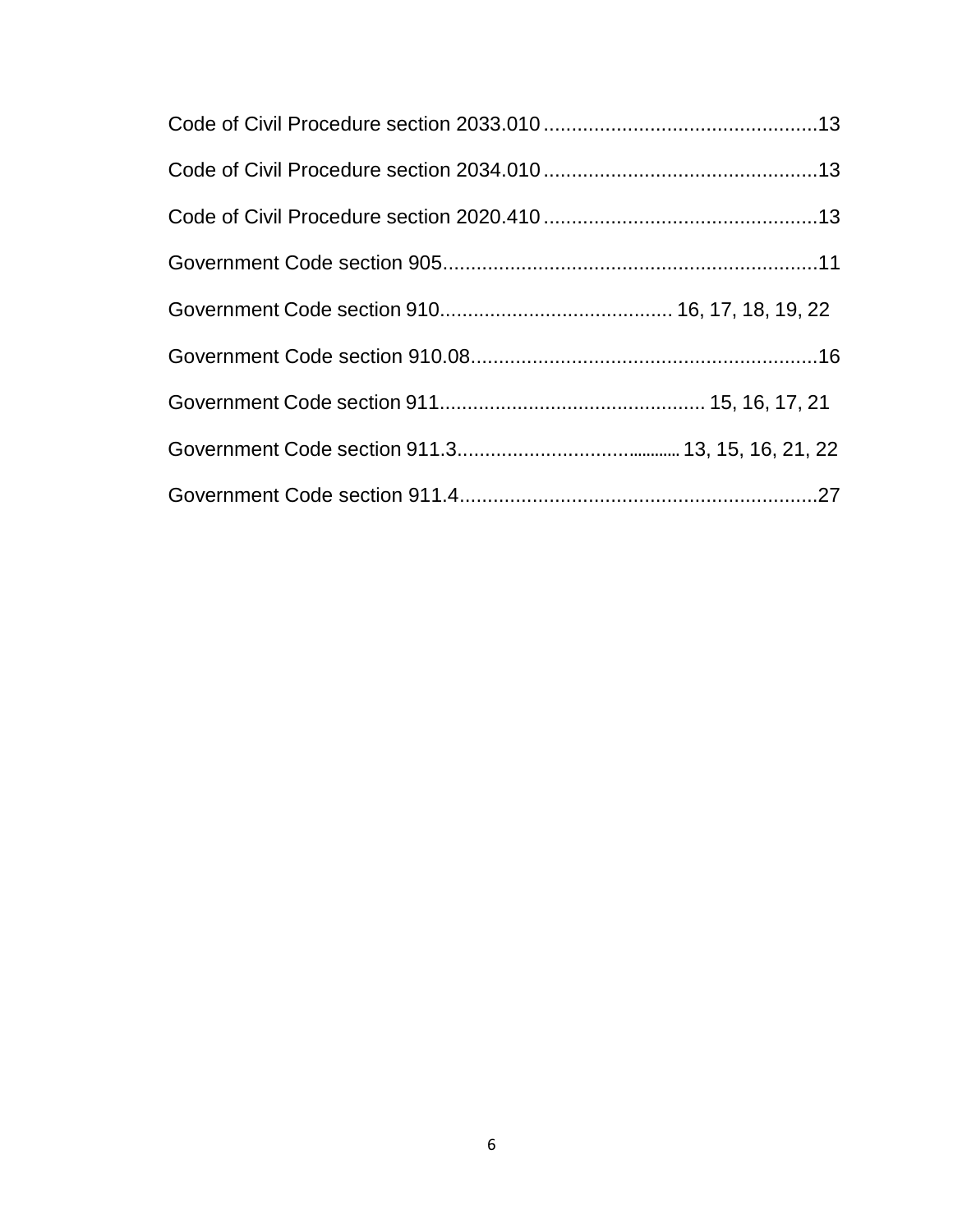#### PROPOSED AMICI CURIAE BRIEF

#### **INTRODUCTION**

This case is about protecting a government entity's right to challenge the sufficiency of a cause of action alleged against it. Timely presentation of a claim is an essential element of a cause of action against a public entity, and the plaintiff carries the burden of proof. The trial court improperly construes the Government Claims Act to require public entities to investigate the timeliness of a claim, even though they do not have available to them the tools of civil discovery to do so. Here, extensive discovery was required before County could ascertain the true date that plaintiff's cause of action accrued. The law neither requires nor authorizes such extensive discovery as a part of an investigation of an otherwise sufficient claim. Therefore, public entities should not be precluded from asserting an independent jurisdictional defense where a claimant submits a time-barred claim that nevertheless appears timely on its face due to the claimant's inaccurate reporting as to the date of the incident and/or its discovery.

A finding that County waived its timeliness defense not only undercuts the purpose of the claims presentation requirement, it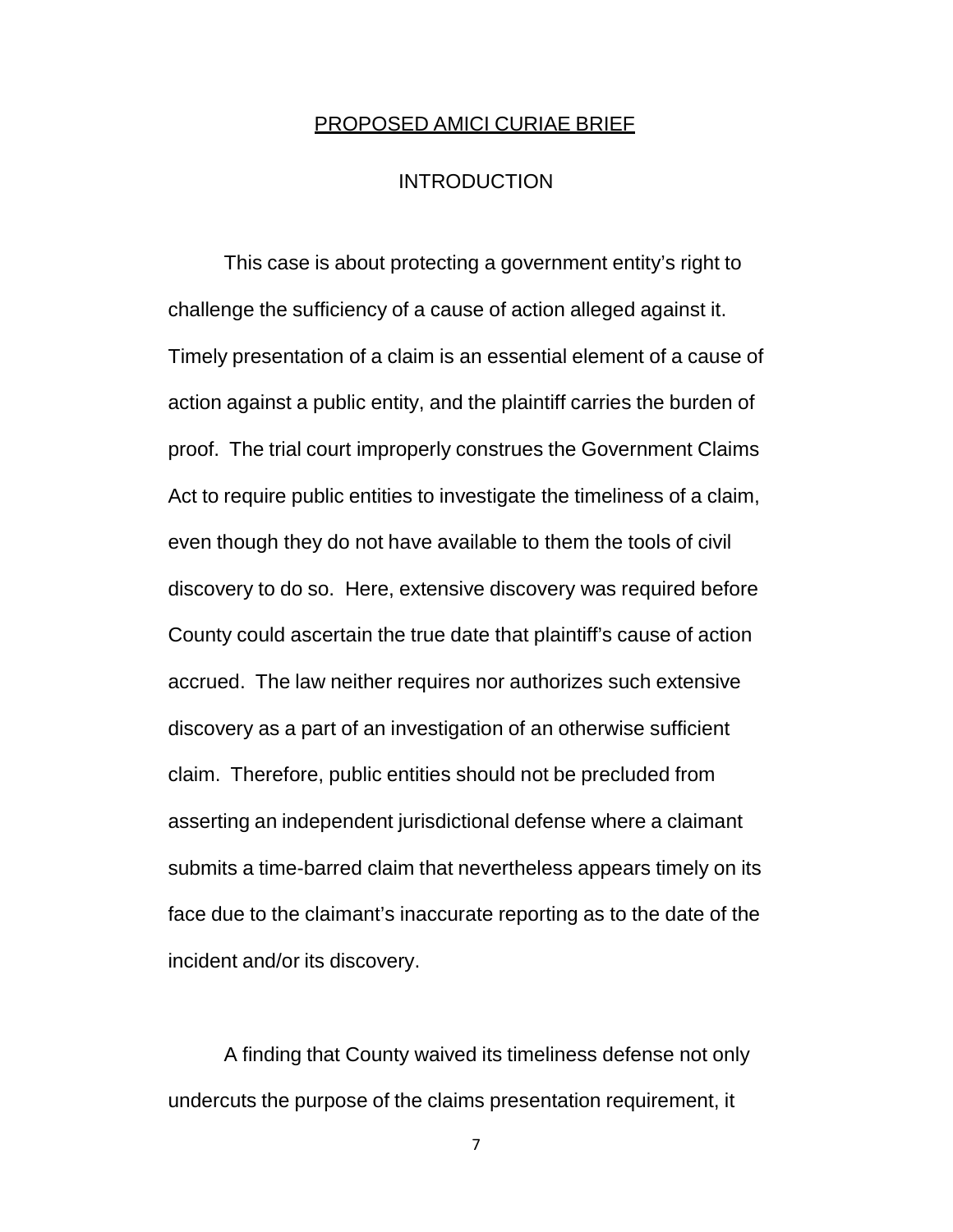expands County's liability by precluding it from asserting the jurisdictional defense that Estill's complaint fails to state a cause of action. Expansion of public entity liability in this fashion is contrary to public policy which is to confine governmental liability. The consequences of the trial court's ruling to public entities are significant. Amici Curiae therefore respectfully request this Court reverse the order of the trial court, and issue a published decision clarifying the obligations of public entities when reviewing Government Claims.

#### STATEMENT OF FACTS

Amici adopt, by this reference, the factual statement of County as set forth on pgs 3-15 of its brief.

#### LEGAL ARGUMENT

### I THE GOVERNMENT CLAIMS ACT AND ITS CLAIMS PRESENTATION REQUIREMENTS ARE CRITICAL TO ALL COUNTIES, CITIES, AND OTHER PUBLIC AGENCIES

A. History and Purpose of the Government Claims Act

A critical question before this Court is whether the claims

presentation requirements of the Government Claims Act

(Government Code section 900 et seq., hereinafter "the Act") may be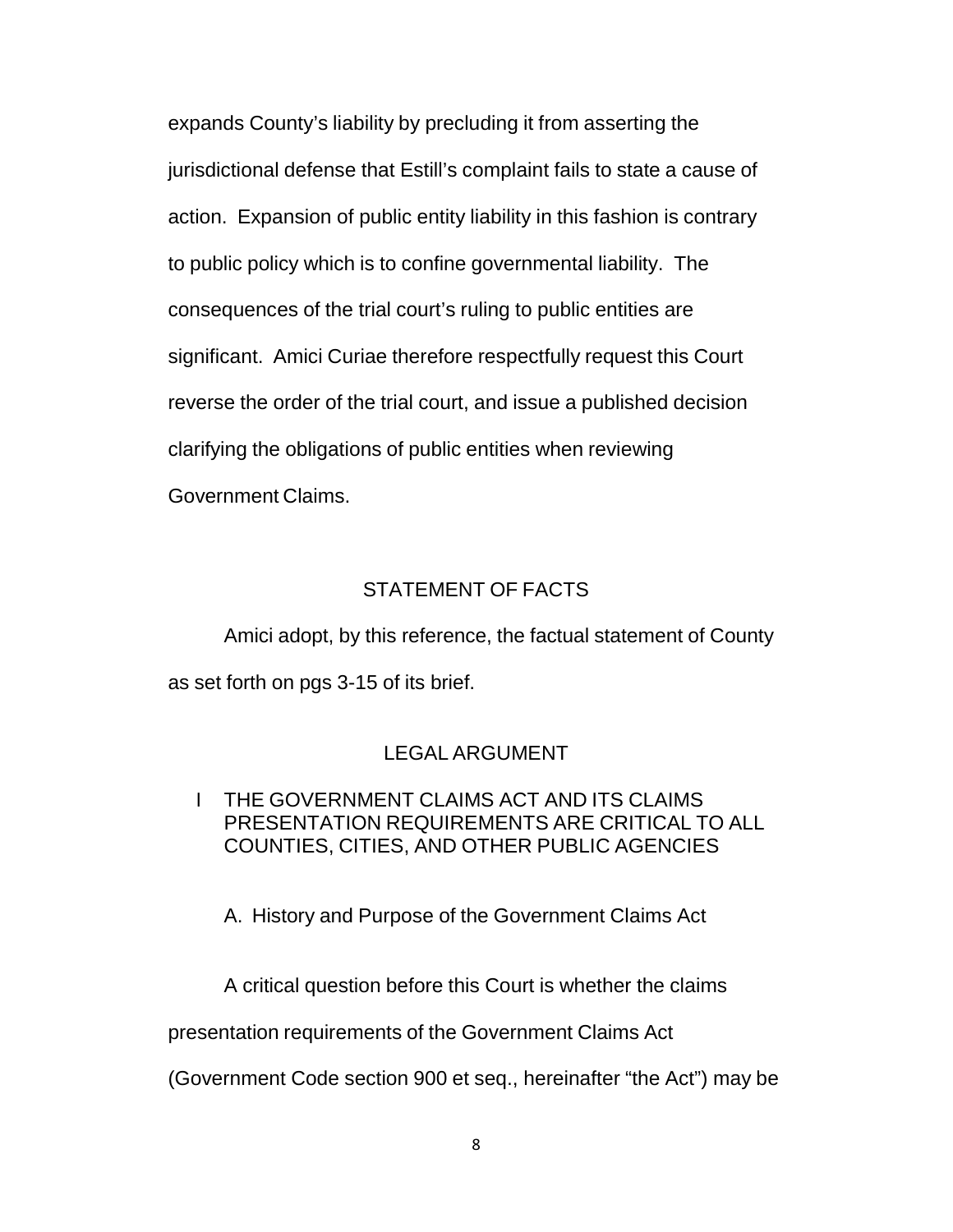construed to prevent public entities, unlike private party defendants, from asserting in litigation that a plaintiff has failed to state a cause of action against it. To answer this question, it is important to understand how the Act developed and its intended purposes.

Historically, as is the case today, the government provided necessary service to the people it governed, a unique and vulnerable position that was found to warrant a higher level of protection against legal claims than private entities. (Calif. Law Rev. Comm., 4 Reports Recommendations and Studies 807 (1963).) This is because of the unique nature of the government's relationship with the public, and the types of services it provides, including the power to issue and revoke licenses, prosecute and incarcerate violators of the law, administer prison systems, and build and maintain thousands of miles of streets, sidewalks, and highways. "…[D]espite limited manpower and budgets, there is much that public entities are required to do. Unlike private enterprise, a public entity often cannot weigh the advantage of engaging in an activity against the cost and decide not to engage in it. Government cannot 'go out of the business' of governing." (Davis v. Cordova Recreation & Park Dist. (1972) 24 Cal.App.3d 789, 797 [discussing immunities afforded public entities under the Act.)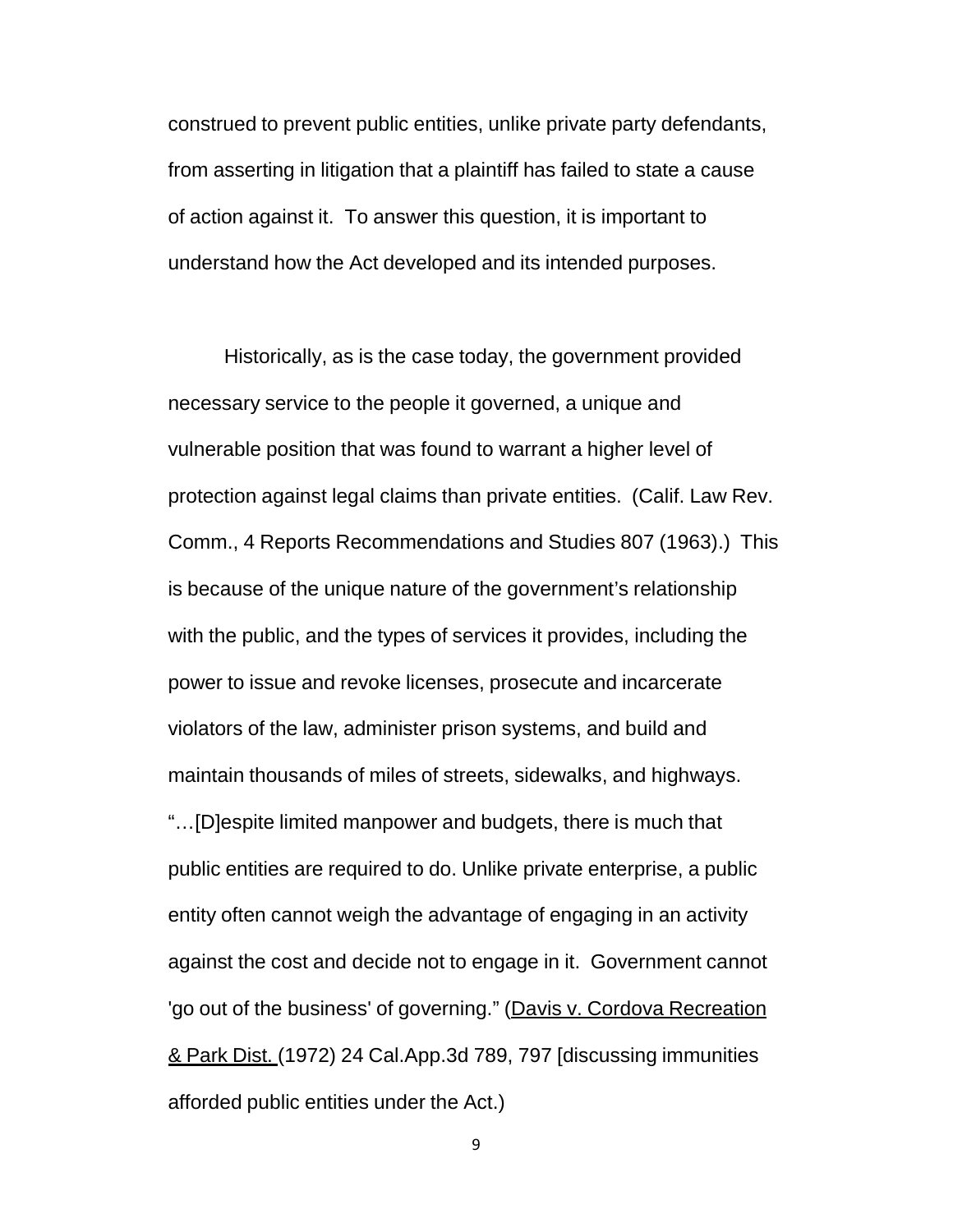Substantively, the Act abolished all common law based on the doctrine of absolute sovereign immunity. (Becerra v. County of Santa Cruz (1998) 68 Cal.App.4th 1450.) Instead, under the Act the general rule is that there is no public entity liability unless specifically provided by statute. (Elson v. Public Utilities Commission (1975) 51 Cal.App.3d 577.) Therefore, there exists sovereign immunity for public entities in California, with government liability limited to exceptions specifically set forth by statute. (Wright v. State of Calif. (2004) 122 Cal.App.4th 659.)

The Act was "conceived to strictly limit governmental liability." (Williams v. Horvath (1976) 16 Cal.3d 834, 842.) This is reflected in the plain language of the Act, which supports a restrictive view of government liability, and in essence confines potential governmental liability to rigidly delineated circumstances. (State of California v. Superior Court *(Bodde)* (2004) 32 Cal.4th 1234, 1243; Mary M. v. City of Los Angeles (1991) 54 Cal.3d 202, 2229.) "[T]he intent of the [Government Claims Act] is not to expand the rights of plaintiffs in suits against governmental entities, but to confine potential governmental liability to rigidly delineated circumstances: immunity is waived only if the various requirements of the Act are satisfied."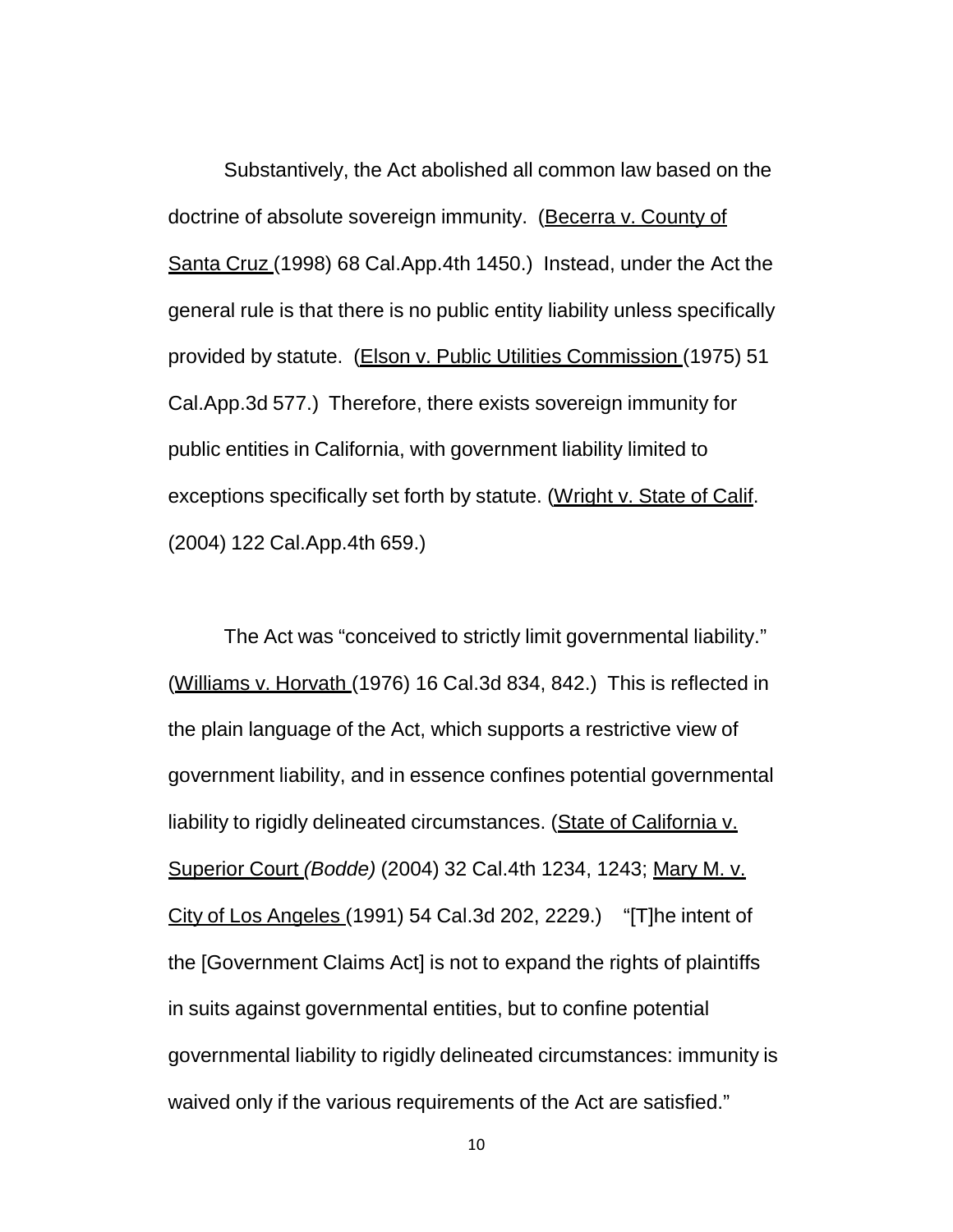(Brown v. Poway Unified School District (1993) 4 Cal.4th 820, 829 [citation omitted]; Hilts v. County of Solano (1968) 265 Cal.App.2d 161, 170-171.) Statutory liabilities should be construed narrowly as the intent of the Government Claims Act is to confine governmental liability, not expand it. (Zelig v. County of Los Angeles (2002) 27 Cal.4th 1112, 1127.)

B. Purpose of Procedural Requirements of the Act

The claims presentment process in the Act is more than a procedural requirement. It serves an important function in the scheme of public entity liability, and it is part of the careful balancing of competing policies undertaken by the Legislature when it adopted the Act.

All claims for money or damages against public entities must be presented to the entity before a lawsuit is filed. (Gov. Code, § 905.) The purpose of the claims presentation requirement is to afford "…the entity an opportunity to promptly remedy the condition giving rise to the injury, thus minimizing the risk of similar harm to others." (Shirk v. Vista Unified School District (2007) 42 Cal.4th 201, 213 [citations omitted].) It also "…permits the public entity to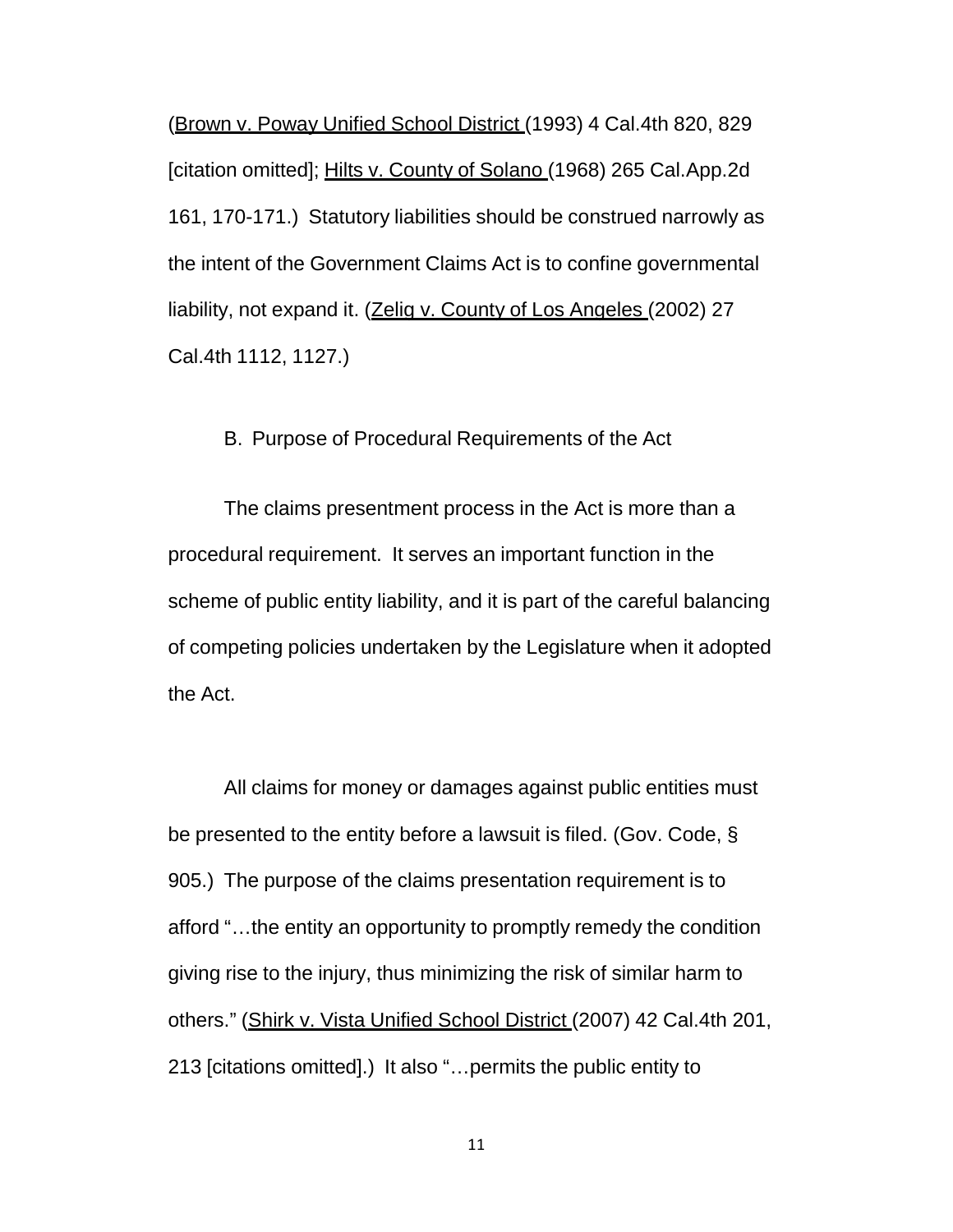investigate while tangible evidence is still available, memories are fresh, and witnesses can be located." (Id. [citations omitted].) "Fresh notice of a claim permits early assessment by the public entity, allows its governing board to settle meritorious disputes without incurring the added cost of litigation, and gives it time to engage in appropriate budgetary planning." The importance of the timely notice requirement is "…based on a recognition of the special status of public entities, according them greater protections than nonpublic entity defendants, because unlike nonpublic entity defendants, public entities whose acts or omissions are alleged to have caused harm will incur costs that must ultimately be borne by the taxpayers."  $(\mathsf{Id.})$ 

The Act clearly limits public entity liability, and one of the ways it does so is by requiring the filing of a timely claim. Allowing a claimant to misstate an accrual date and then strip a public entity's jurisdictional defense if the public entity is unable to discover the true date of the accrual of the cause of action within the 45 day window to consider the claim, would thwart public policy. The policy supporting a public entity's jurisdictional defense, when it is later discovered that a claim was not timely submitted, is critical to Amici and other public agencies.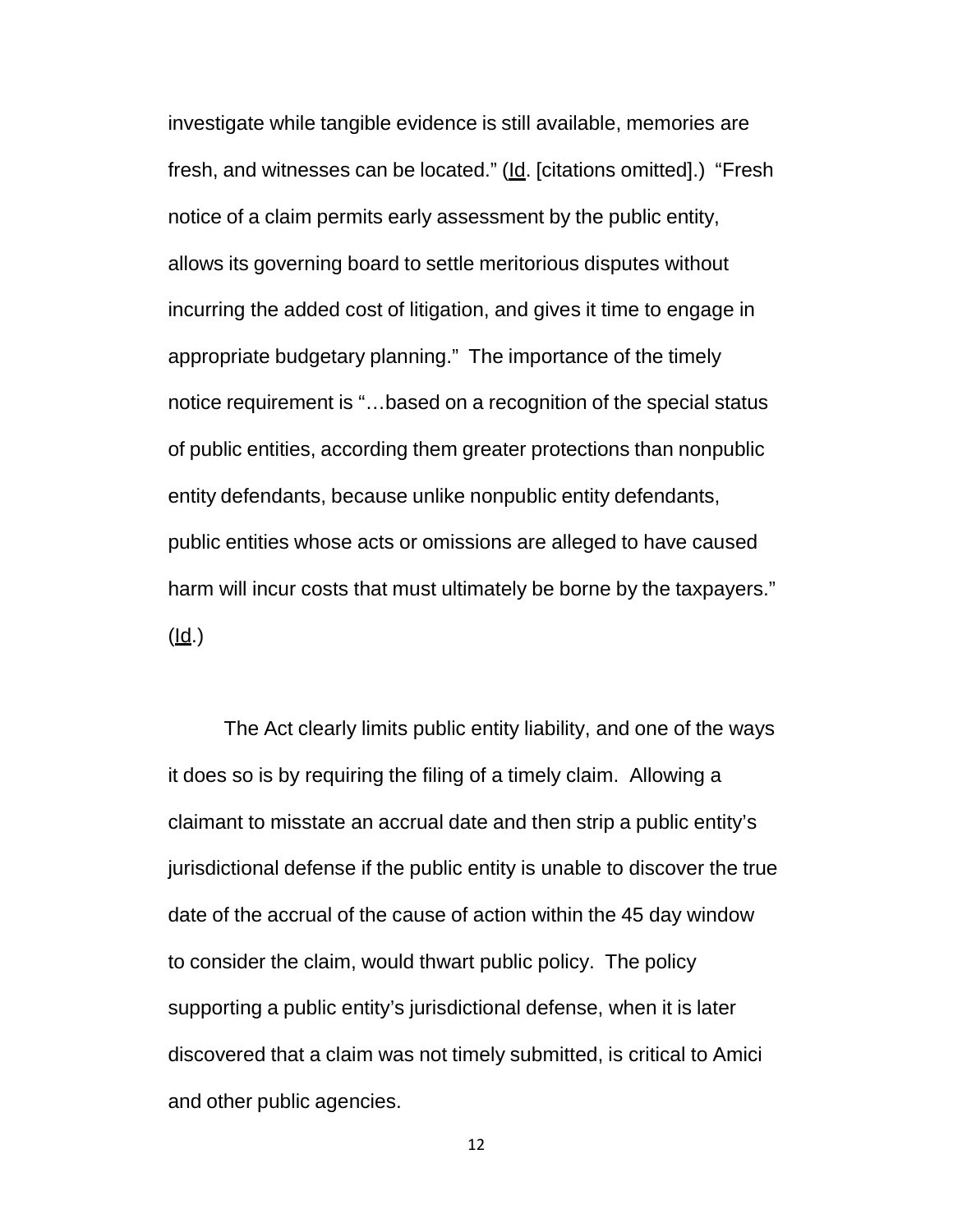C. Government Code Section 911.3 Does Not Permit Public Entities to Engage in Discovery in Order to Ascertain the Truth of Whether a Claim that is Timely on its Face is in Fact Late

The basic purpose of discovery is to enable parties to litigation to obtain the evidence necessary to evaluate and resolve their dispute before trial, and to avoid surprises at trial. (Greyhound Corp. v. Superior Court (Clay) (1961) 56 Cal.2d 355, 376.) The Discovery Act enumerates various tools by which information may be obtained, tools that are not otherwise available to parties before litigation is initiated, such as: depositions; interrogatories; inspection of documents, things, and places; physical and mental examinations; requests for admissions; expert witness designations; and business records subpoenas. (See, e.g., Code of Civ. Proc., §§ 2025.010, 2030.010, 2032.010, 2033.010, 2034.010, and 2020.410.) None of these tools are authorized for use by Amici or other public entities during the 45 day claims consideration period. Frequently formal discovery is required in order for public entities to ascertain liability and estimate potential damages.

For example, consider an ordinary trip and fall on a sidewalk case. Assume that claimant states a timely date of incident on her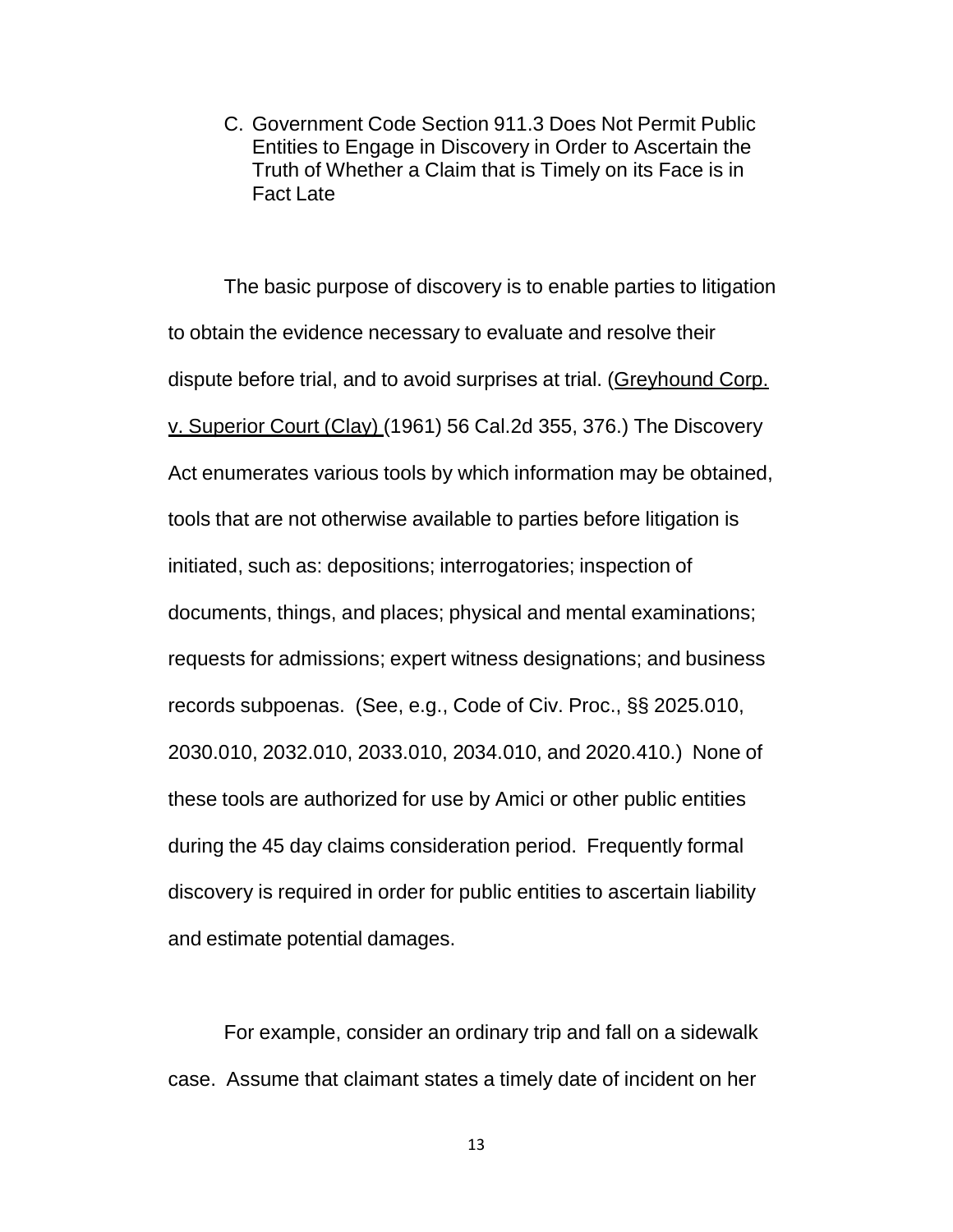claim form. There are no witnesses, incident reports, or police reports to corroborate claimant's description of the incident. There is a liquor store nearby where her fall occurred, and that store has video surveillance footage that may have captured the incident. The liquor store refuses to provide its recordings to the public entity. The claim is denied and litigation ensues.

Then, during discovery, the public entity subpoenas the video recordings from the liquor store. The recordings establish that the incident did not take place on the date alleged by claimant. In fact, it was so stale that it would have made her claim time-barred. Under the trial court's ruling in this case, a stale claim nonetheless leaves the public entity without a timeliness affirmative defense in the litigation because the claim was timely on its face. The plaintiff would be excused from having to establish an element of a cause of action against the public entity, i.e., the timely presentation of a claim, even though she carries the burden of proof.

Applying the trial court's ruling to this hypothetical shows how this ruling strips a public entity of its affirmative defense. Because the public entity did not discover the true date of the incident during the 45 day claim review period, and it did not return her claim as it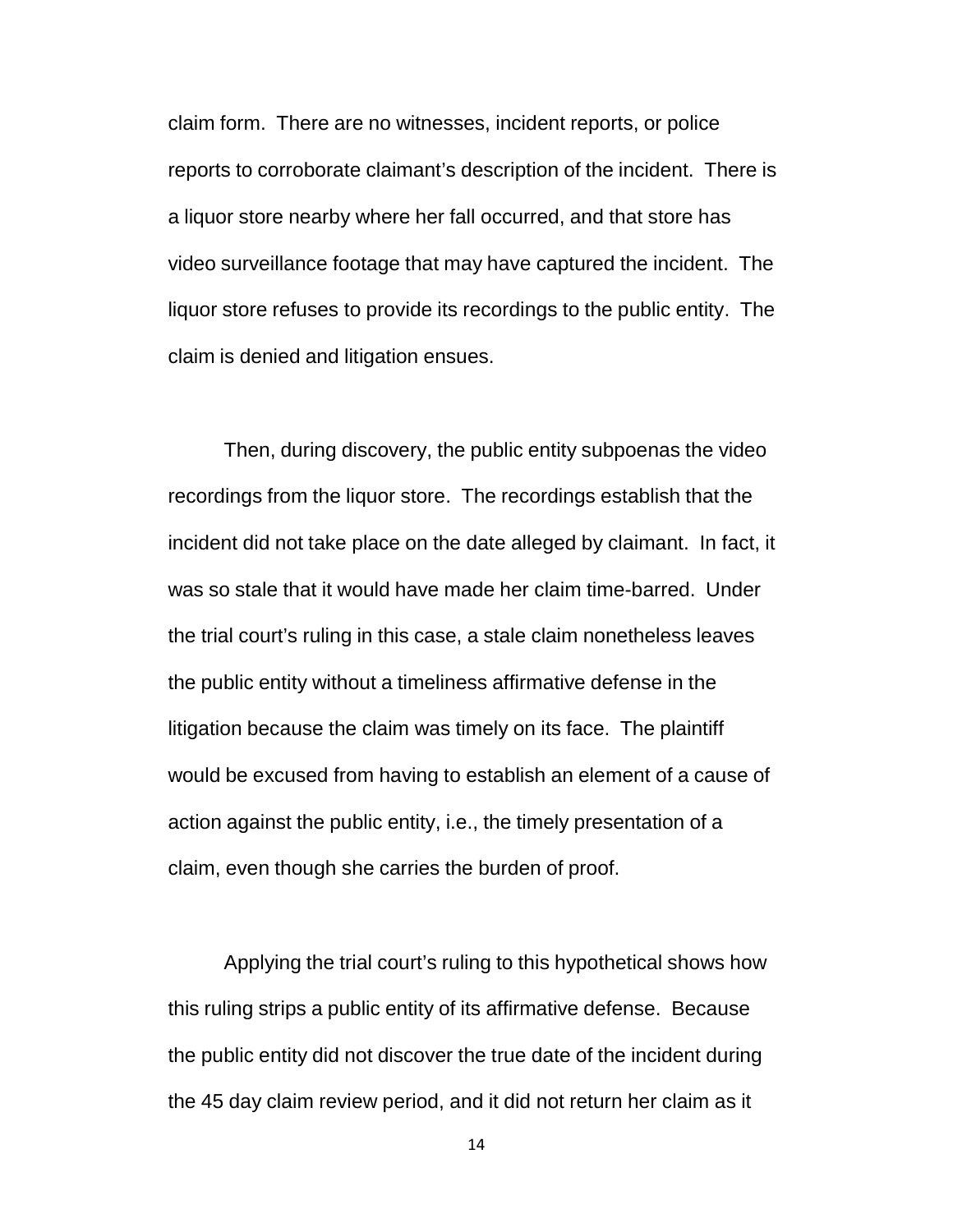was timely on its face, it has unknowingly waived its defense. Thus, what should public entities do to avoid this untenable result? The only method to preserve this critical defense is to return every claim as untimely. This thwarts the purpose of the Act, and administratively burdens public entities and claimants alike.

D. Because Discovery is Not Authorized During the Claim Evaluation Period, Public Entities Must Accept as True All Facts on the Face of the Claim

The same legal standard that applies to a public entity's review of the sufficiency of a claim under Government Code section 911 should apply to a public entity's review of a claim's timeliness under Government Code section 911.3. The provisions of the Act do not operate to strip a public entity of affirmative defenses, or to eliminate a plaintiff's burden of proof, in a subsequent lawsuit when the defenses were not apparent from the face of the claim. Both Government Code section 911 and Section 911.3 contain a waiver provision if the public entity fails to serve a notice of a defect in the contents or form of a claim, or of the untimeliness of the claim, respectively.

The rationale and rule formulated in cases interpreting whether a public entity has waived a defense by failing to provide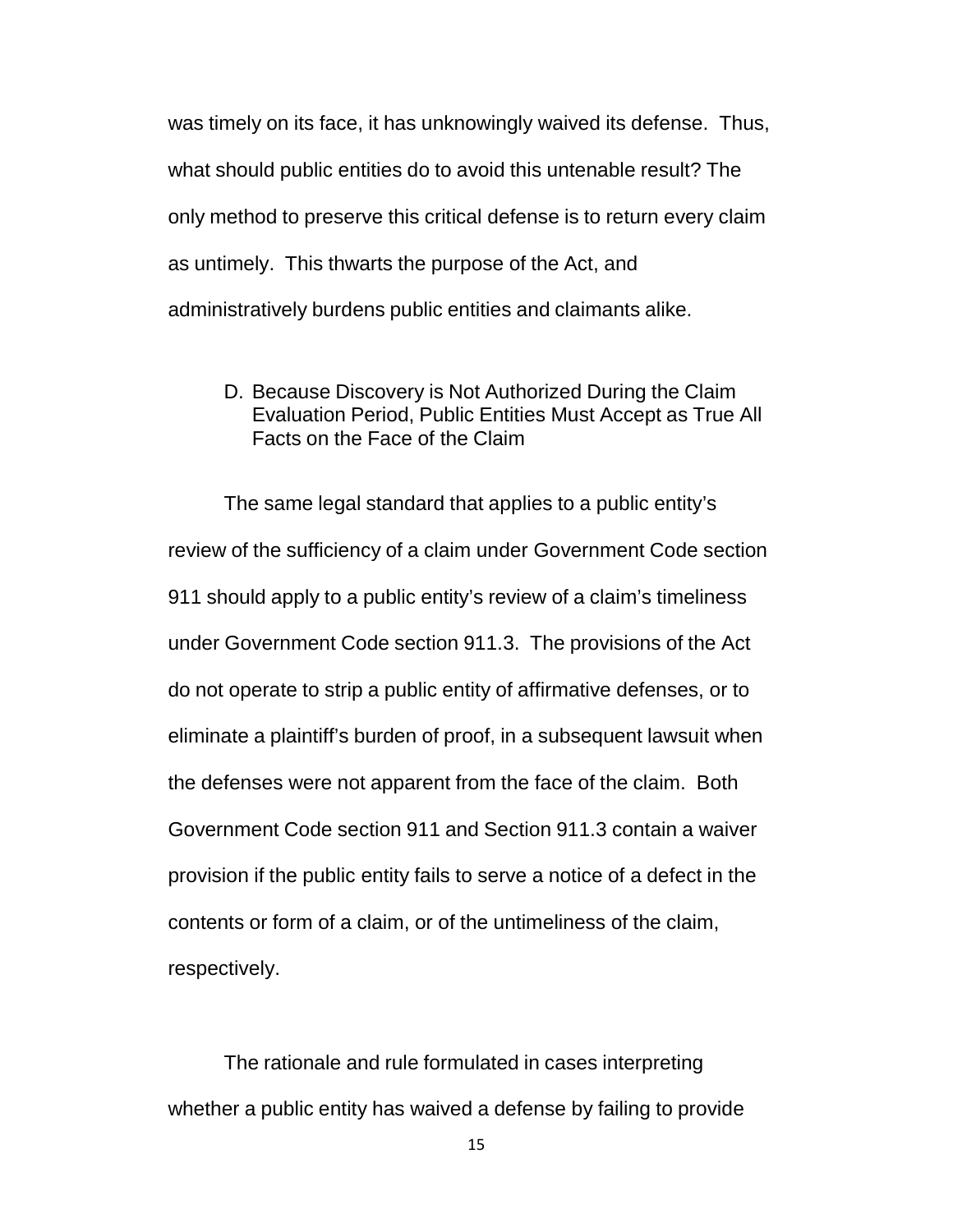the required notice under Government Code section 911 should apply equally to claims that are facially timely, and therefore not returned under Government Code section 911.3. Public entities should able to accept as true all facts on the face of the claim. This approach supports the position of Amici that if a claim on its face is timely and contains the required contents, a public entity has not waived all jurisdictional statute of limitations defenses by rejecting the claim on the merits.

#### 1. Sufficiency under Government Code section 910

Government Code section 910 sets forth the essential contents of a claim. If the essential contents are not included, the claim is insufficient. (Govt. Code, §910.08.) Information to be included in a claim in order to be sufficient are: (1) the names and addresses of claimant and the person to be sent notices; (2) a statement of the date, place, and other circumstances of the occurrence or transaction; (3) a description of the indebtedness, obligation, injury, damage or loss incurred; (4) the name of the public employee who caused the injury, if known; and (5) the amount claimed if less than \$10,000, or if more than \$10,0000 no dollar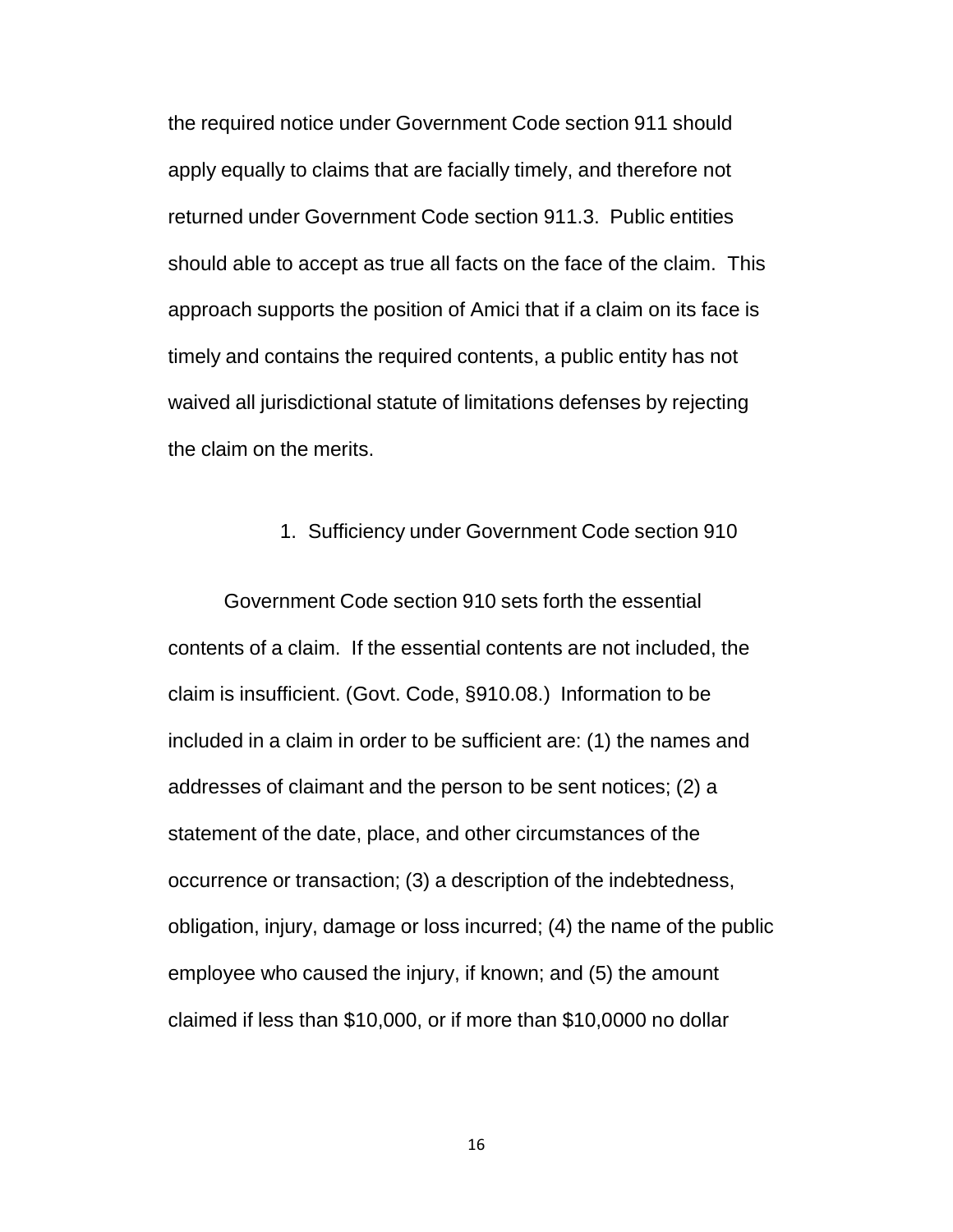amount is to be included but the claim must state whether the claim is to be a limited civil case. (Govt. Code, §910.)

If one or more of the foregoing five elements are not included in the claim, it is insufficient, and the public entity must provide a notice of such insufficiency and return the claim, or else it waives any defense based upon a defect or omission within the claim. (Govt. Code, §911; Martinez v. County of Los Angeles (1978) 78 Cal.App.3d 242, 245.) Such notice must be provided within 20 days after a claim has been presented. (Govt. Code, §910.8.) The purpose of providing the notice and the possibility of waiver encourages public entities to investigate claims promptly, to the extent they can, and to make and notify claimants of their determinations, thus enabling the claimants to perfect their claims. (Mandjik v. Eden Township Hospital District (1992) 4 Cal.App.4th 1488, 1503.) In this way, the Government Code balances the equities between the public entity's need for complete, informative claims, and the claimant's right to pursue valid claims.

The test as to whether a claim has substantially complied with Government Code section 910 is whether sufficient information is alleged to "enable a public entity to investigate and evaluate the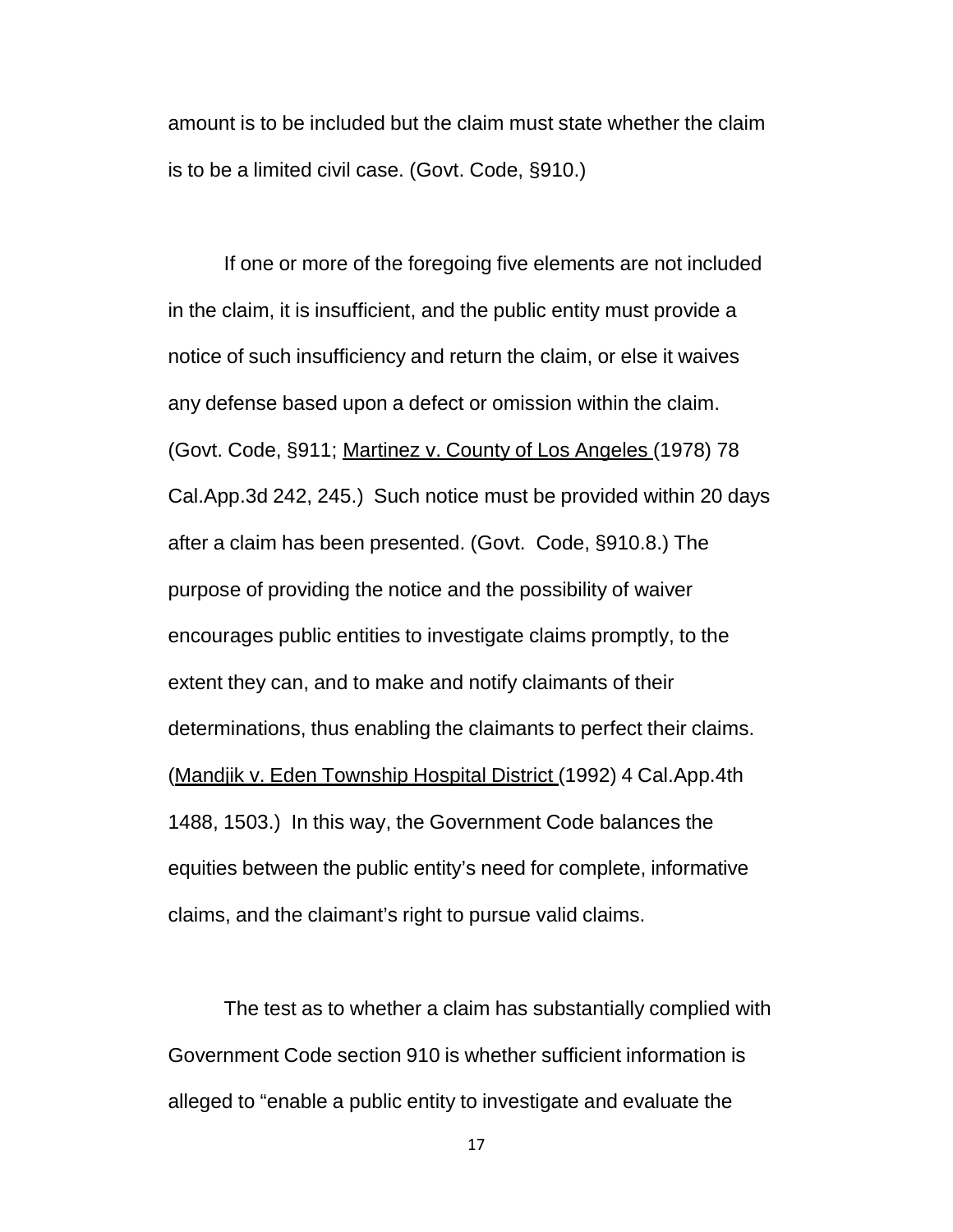claim to determine whether settlement is appropriate." (Phillips v. Desert Hospital District (1989) 49 Cal.3d 699, 706.) Sufficiency of the claim is judged in light of that purpose.

For example, the plaintiff in Crow v. State of California (1990) 222 Cal.App.3d 192, unsuccessfully raised a waiver argument. In the Crow case, the plaintiff included in his complaint a cause of action for breach of contract that was not reflected in his government claim. Crow argued that because the state did not return his claim as insufficient, the state had waived its defense as to the new breach of contract cause of action. The court rejected plaintiff's argument and determined that the notice of insufficiency and waiver "….statutes have no applicability to these circumstances. The state does not assert the claim has some inherent flaw; rather, it simply does not support the complaint..." (Id. at p. 202.) The court held that the state "…acted in timely fashion to assert this defense, with no waiver taking place." (Id. at 203).

Indeed, like the plaintiff in Crow, Estill's claim was not facially flawed. County did not assert that the claim was insufficient because it facially complied with Government Code section 910. Estill's claim did not omit the date of the incident, nor did it state an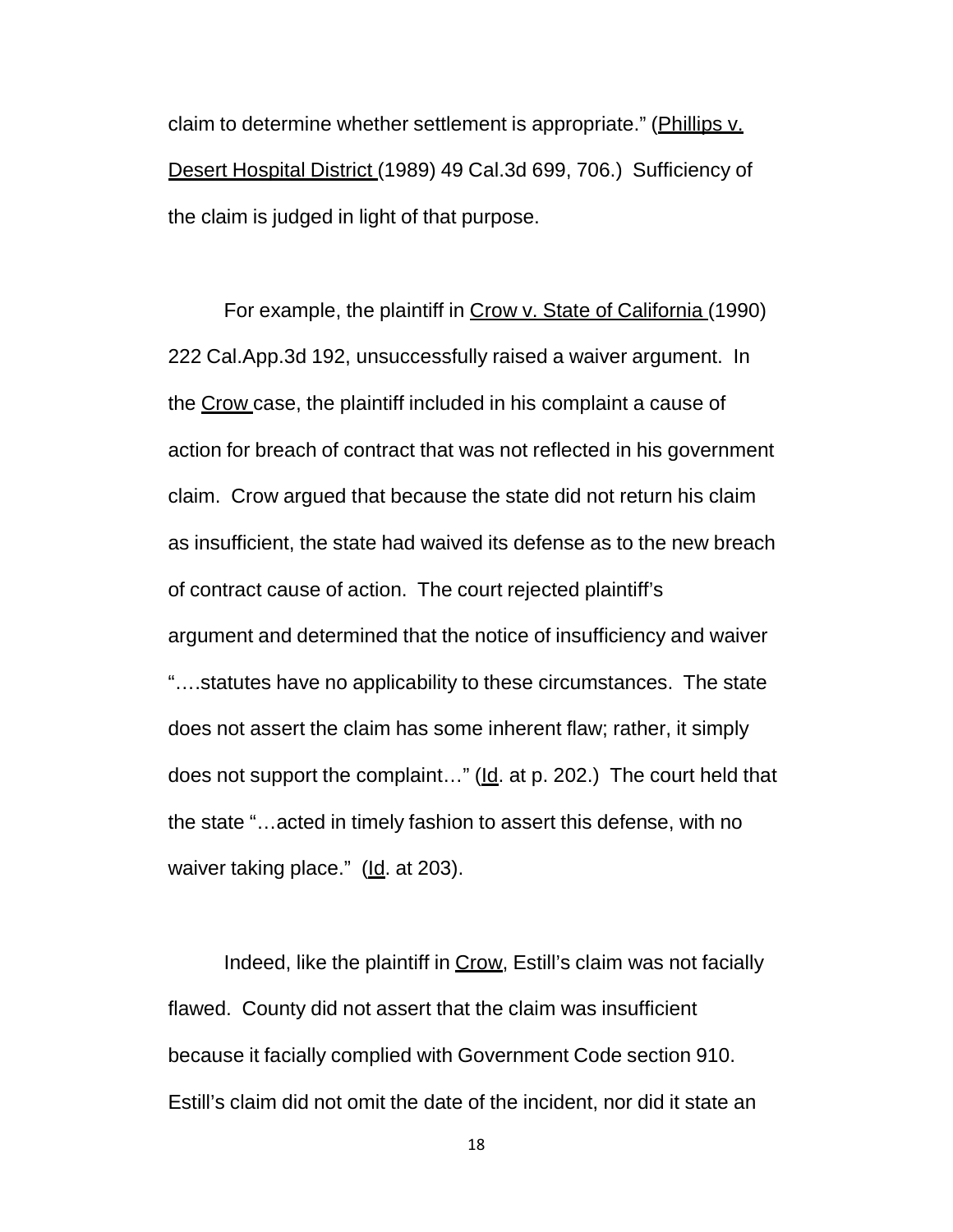untimely date. Here, as there was in Crow, there is disharmony between the facts alleged to meet the Government Code section 910 claim content requirements, and the actual facts necessary to prove a cause of action against a public entity. Claimants cannot play hide the ball and then use Government Code section 910 to their benefit. The same holds true for facially timely claims.

#### The case of Donohue v. State of California (1986) 178

Cal.App.3d 795, is also instructive. Donohue holds that a lack of notice of defects and omissions does not result in a waiver when the flaw was not apparent on the claim and could not be discovered until the complaint was filed. In Donohue, plaintiff's car was struck by a car driven by a minor who was taking the driving portion of his California driver's license examination. (Id. at p. 798.) Plaintiff's claim alleged that defendants had negligently performed their duties so as to permit an uninsured motorist to take a driver's test and drive on a public street then causing a collision with plaintiff's vehicle. (Id. at p. 799.) The civil complaint, however, alleged in addition that the Department of Motor Vehicles negligently instructed, directed, and controlled the examinee in his driving test, failed to keep a proper lookout for oncoming traffic, and failed to warn the examinee of such traffic.  $(ld)$  The State of California demurred on the ground that the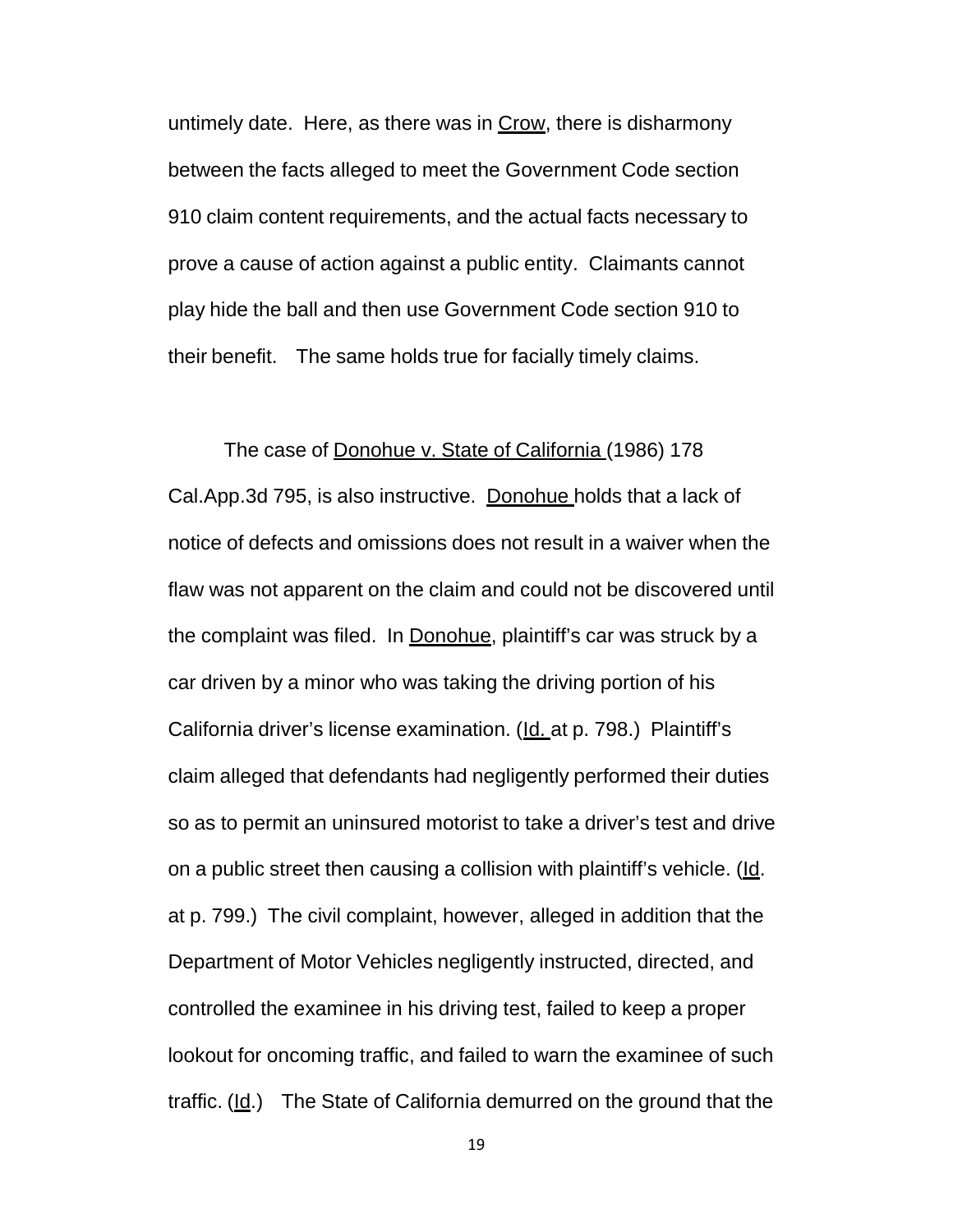plaintiff failed to state a cause of action because the defendant's liability as pled in the complaint was premised on facts not set forth in the plaintiff's claim. (Id. at p. 802.) In other words, the description of the negligence set forth in the government claim differed materially from the allegations contained in the civil complaint.

The court correctly noted that the filing of a proper claim is a condition precedent to the maintenance of an action against the state for damages caused by tort. "If a plaintiff relies on more than one theory of recovery against the State, each cause of action must have been reflected in a timely claim. In addition, the factual circumstances set forth in the written claim must correspond with the facts alleged in the complaint; even if the claim were timely, the complaint is vulnerable to a demurrer if it alleges a factual basis for recovery which is not fairly reflected in the written claim." (Donohue, *supra*, at p. 802 [citations omitted].)

The primary function of the claims act is to appraise the governmental body of imminent legal action so that it may investigate and evaluate the claim and where appropriate, avoid litigation by settling meritorious claims. [Citations]

[…]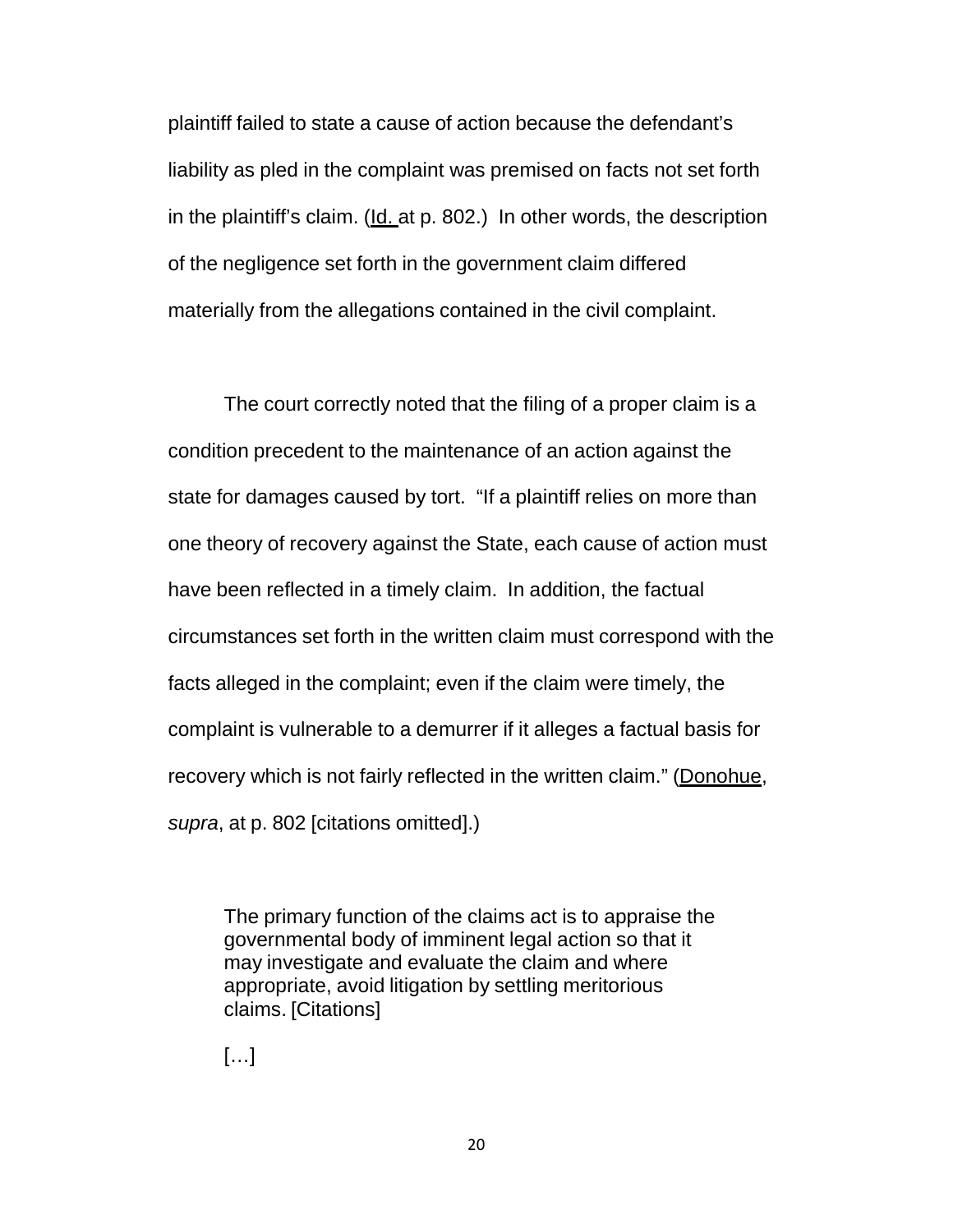Plaintiff notes that the State Board of Control could have given him written notice of any insufficiency in his claim and argues that the board's failure to do so resulted in the waiver of any defense as to the sufficiency of the claim. [Citations] This contention lacks merit. The insufficiency of plaintiff claim lies in its failure to set forth the factual basis for recovery alleged in the complaint; defendant could not have discovered such defect until plaintiff filed his complaint. Defendant raised the defense of insufficiency of the claim at the earliest opportunity by demurring to the complaint on that ground. (Id. at p. 804-805.)

Here, too, County moved for summary judgment after discovery revealed the true date that Estill learned of the accrual of her cause of action. The rationale in cases interpreting the wavier provision of Government Code section 911 should apply equally to the instant case and in interpreting the wavier provision of Government Code section 911.3.

2. Timeliness under Government Code section 911.3

As a matter of law, a public entity is required to accept the claimant's asserted date of accrual in the absence of clear and specific evidence that the date was incorrect. (Mandjik, *supra*, at p. 1500; Rason v. Santa Barbara City Housing Authority (1988) 201 Cal.App.3d 817, 829; Scott v. County of Los Angeles (1977) 73 Cal.App.3d 476.) Thus, a claim which on its face is timely, and contains sufficient information for a public entity to investigate and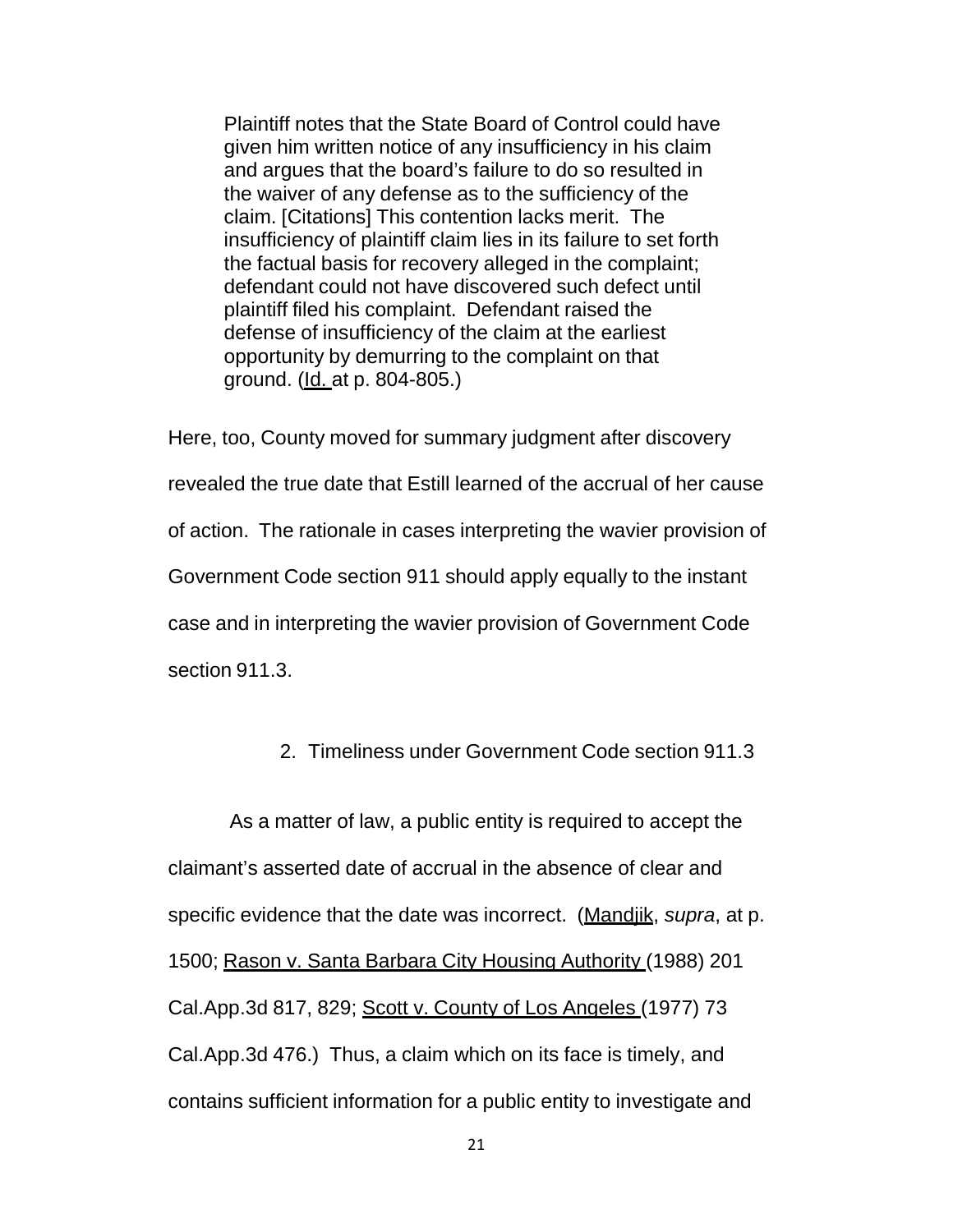evaluate the claim, meets the minimum criteria required by Government Code section 910. Under such circumstances, the public entity's right or duty to return the claim under Government Code section 911.3 is not triggered, and, therefore, a waiver defense is not available to claimants such as Estill.

In Mandjik*, supra*, the court determined that "[s]ince plaintiffs' Claim was timely on its face under a six-month presentation period and since defendant failed to give specific written notice of rejection under section 913, plaintiffs had two years from the accrual of their cause of action to file their complaint." ( $\underline{Id}$ . at p. 1504 [citations omitted].) The court in Mandjik noted:

A public entity cannot assume that a claim is not timely presented just by the fact that a claim and an application for leave to file a late claim are presented at the same time. [citation omitted]. Nor is a public entity permitted to make factual determinations relating to the timeliness of a claim; to permit the public entity to do so would be to deny the claimant his right to a jury trial on a disputed factual issues. Rather, where a claim submitted along with an application for leave to present a late claim alleges facts which, if true, would make the claim timely, the public entity must give specific written notice of rejection under section 913. If the public entity fails to do so, the claimant has two years from the accrual of his cause of action to file his complaint. (Id. [citations omitted].)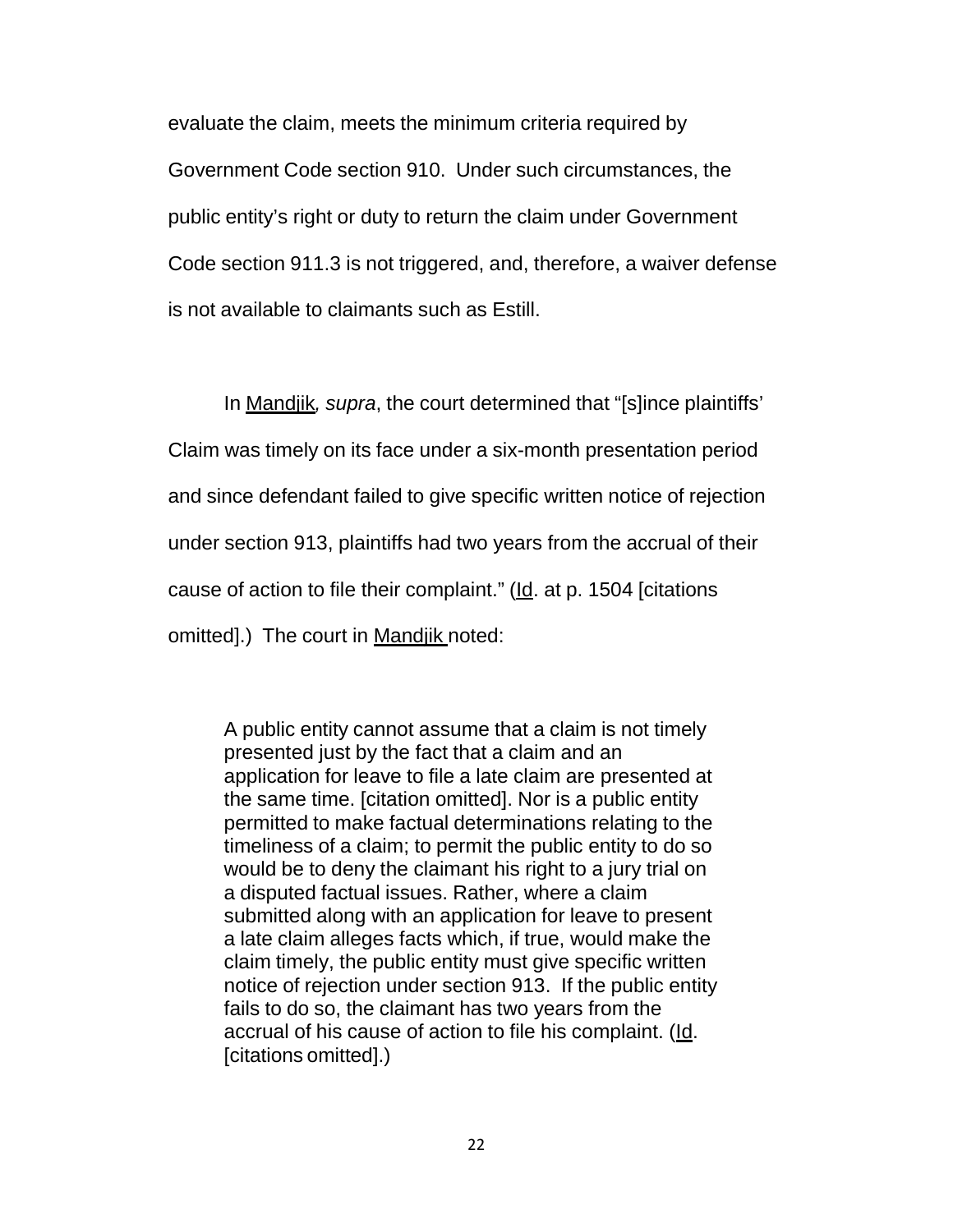Applying the holding in Mandiik to the instant case, County properly rejected the claim, which appeared to be timely on its face. A public entity should be able to rely on a claimant's sworn statement on the face of a claim as to the date a cause of action accrued, without losing the ability to later challenge the sufficiency of a cause of action if it turns out the timeliness element has not been met. (*See also* Martinez v County of Los Angeles (1978) 78 Cal.App.3d 242, 246 [assuming without deciding, that the public entity is entitled to know from the face of the claim that it is timely].) Otherwise, the only safe course of action would be for a public entity to return every claim based on timeliness – a result that would lead to increased inefficiency and cost for public agencies, and ultimately, the tax-paying public.

> 3. The Filing of a Timely Claim is a Jurisdictional Prerequisite to Filing a Complaint Against a Public Entity

Government Code section 945.4 states the general rule that "no suit for money or damages may be brought against a public entity on a cause of action for which a claim is required to be presented…until a written claim therefor has been presented to the public entity" and has been rejected in whole or in part. Presentation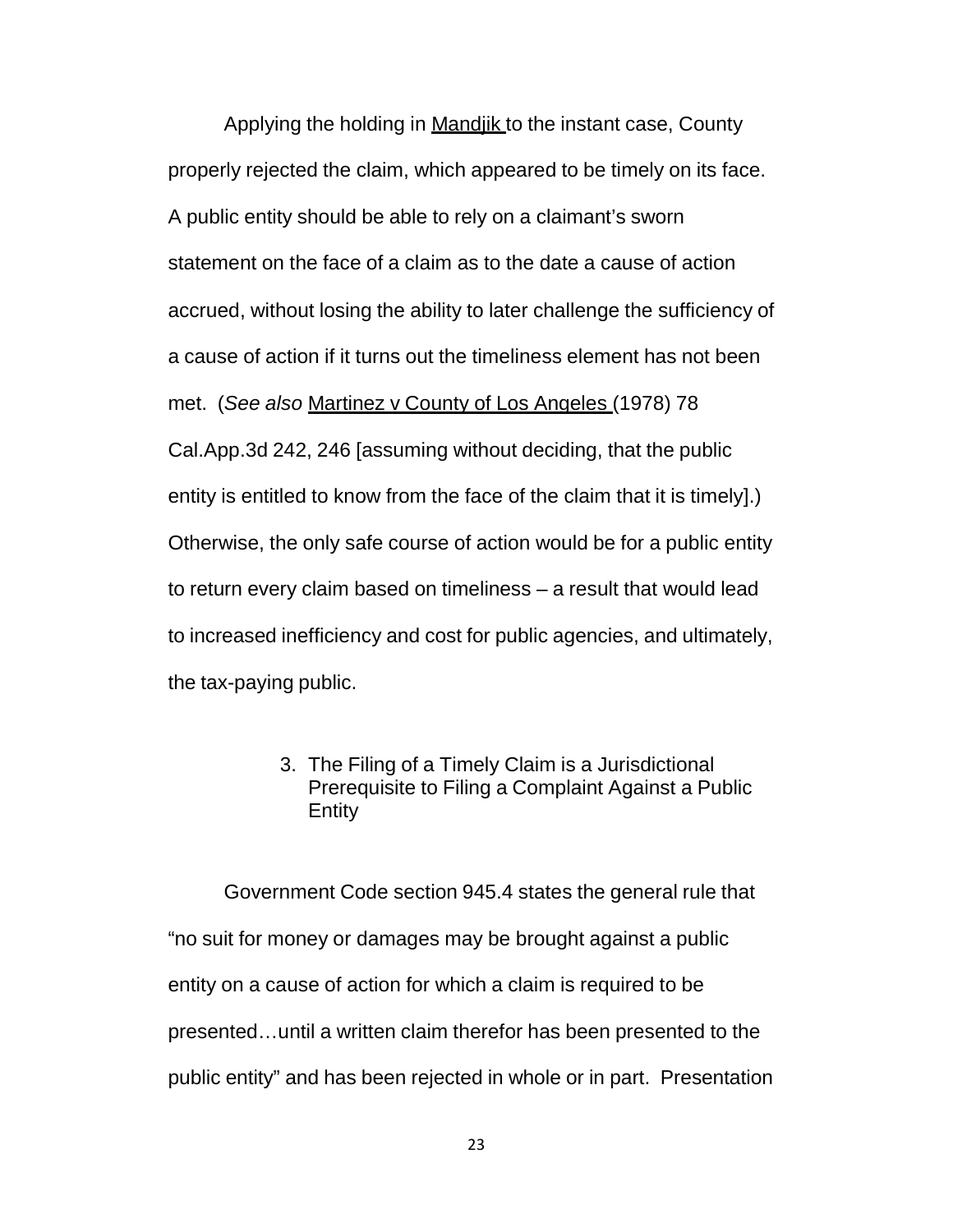of a claim is a mandatory prerequisite to maintaining a cause of action against a public entity, and failure to file a claim is fatal to the claimant's cause of action. (State v. Superior Court (Bodde) (2004) 32 Cal.4th 1234, 1239.)

Timely claim presentation is not merely a procedural requirement, but is, … 'a condition precedent to plaintiff's maintaining an action against a defendant'." (Shirk, *supra*, at p. 209, *quoting* State v. Superior Court (Bodde) (2004) 32 Cal.4th 1234, 12340.) A timely claim is an essential element of a cause of action. (Wood v. Riverside General Hospital (1994) 25 Cal. App.4th 1113, 1119.) Failing to allege facts demonstrating or excusing compliance with the Government Claims Act subjects a complaint to a general demurrer. (State v. Superior Court (Bodde) *supra*, at p. 1239.) Compliance with the Government Claims Act is an integral part of plaintiff's cause of action, and a defendant may assert plaintiff's failure to comply at any stage of the proceeding. (Taylor v. Mitzel (1978) 82 Cal.App.3d 665.)

Under Government Code section 945.5, failure to present a timely claim bars suit against the public entity, and subjects it to general demurrer under Code of Civil Procedure section 430.10(e)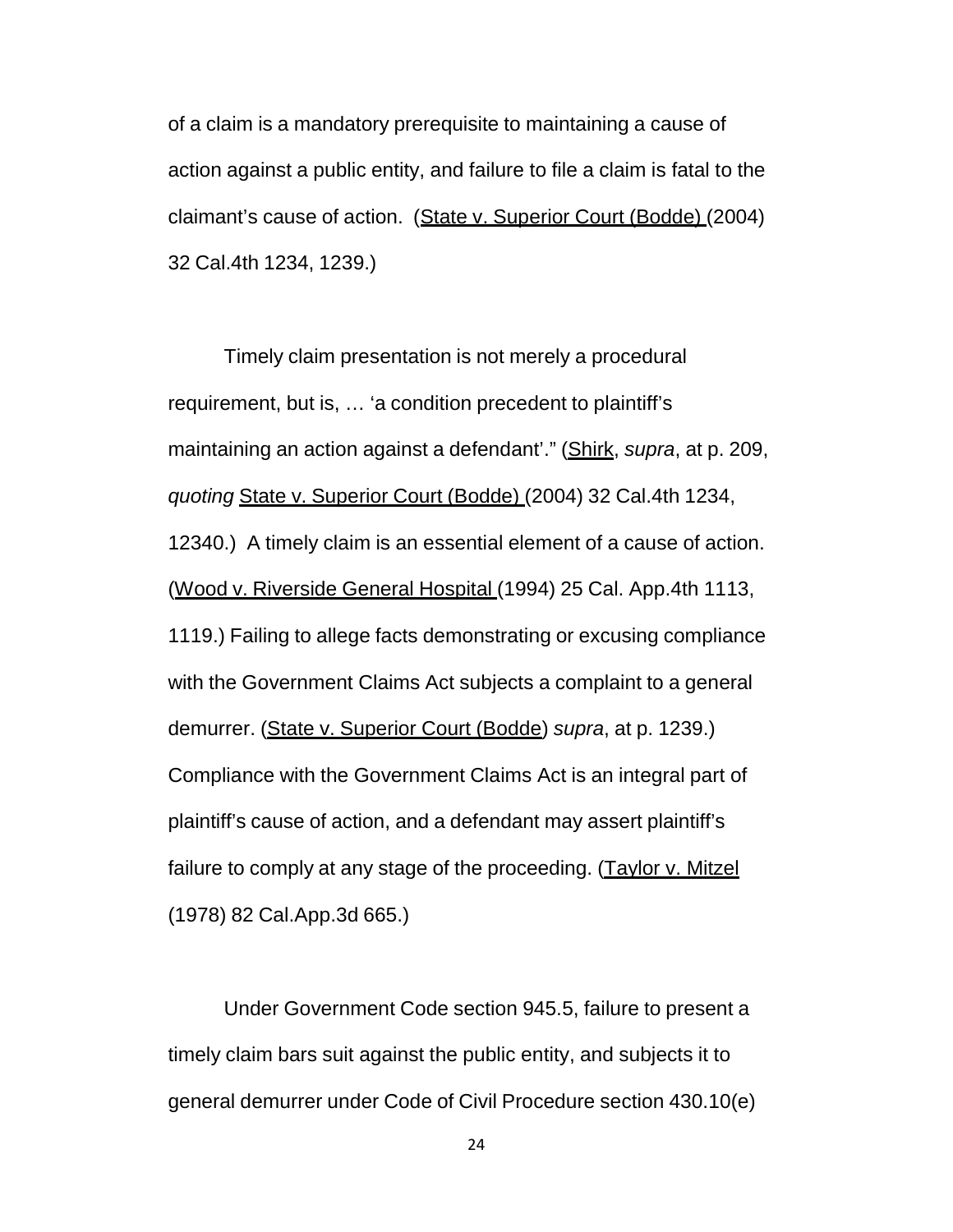for failure to state a cause of action. (State v. Superior Court (Bodde), *supra*, at p. 1239.)

The burden of proof is on the plaintiff to demonstrate either satisfaction of the statutory claim presentation prerequisites or sufficient facts to justify noncompliance based on excuse, waiver, or estoppel. (State v. Superior Court (Bodde) (2004) 32 Cal.4th 1234, 1239.) A public entity defendant may assert the plaintiff's failure to prove compliance or excuse at any stage of the proceeding, even for the first time on appeal. (Smith v. County of Los Angeles (1989) 214. Cal.App.3d 266, 280.) Indeed, the trial court's ruling eliminated Estill's burden of proving this element, thereby expanding public entity liability.

Shirk v. Vista Unified School District, *supra*, is useful in analyzing the issue presented to this Court. Shirk presented a government claim on September 12, 2003, alleging sexual abuse by a former teacher. (Id. at p. 205.) Shirk sued the school district on September 23, 2003, and on the complaint she entered the date of the incident as September 12, 2003.  $(\underline{Id})$  In other words, Shirk's complaint against the school district alleged timely compliance with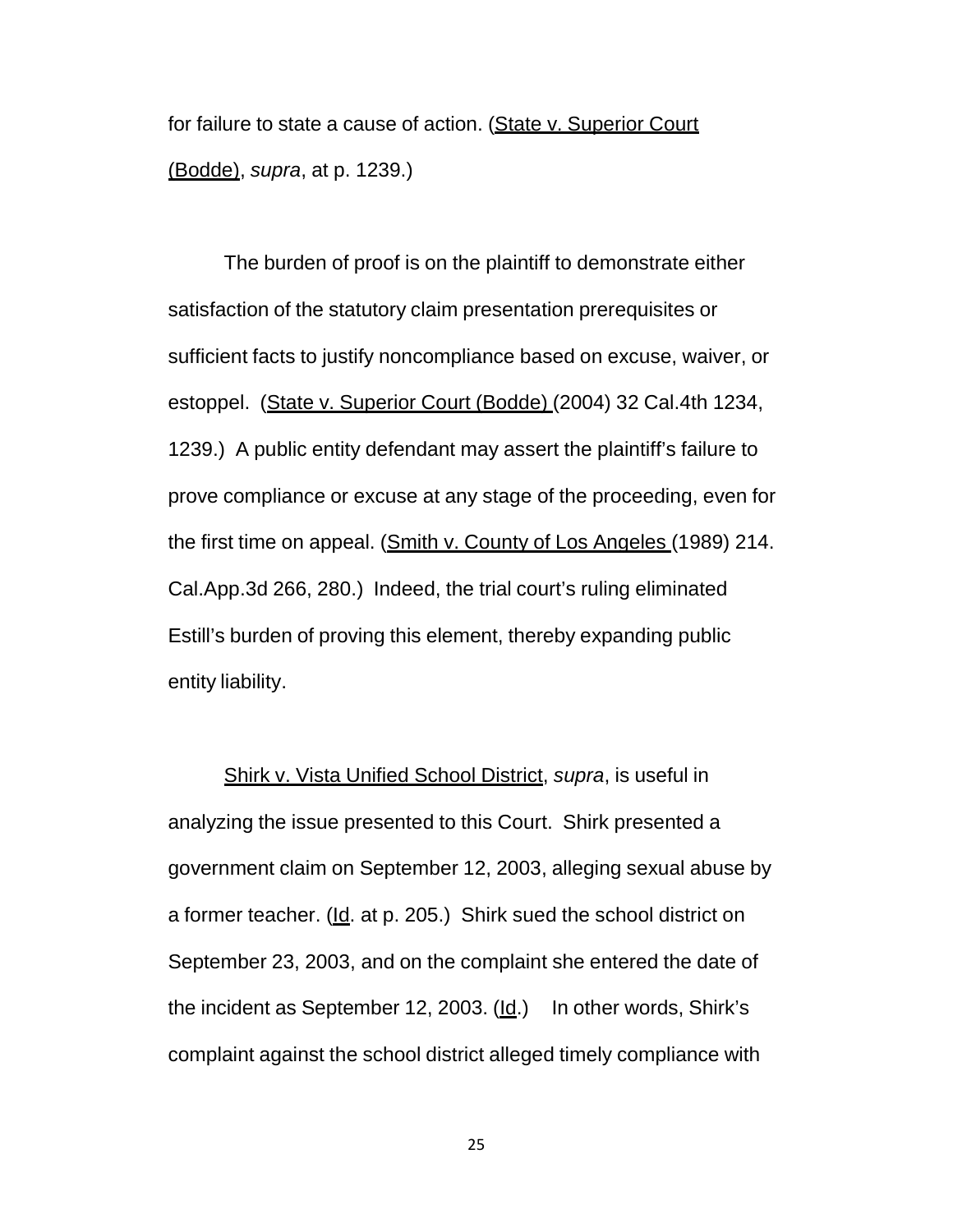the Government Claims Act. In fact, the alleged sexual abuse occurred in the late 1970s. (Id.)

The six-month statute of limitations, which is triggered following the satisfaction of the claims presentation requirements, for filing a lawsuit against public entity defendants was not implicated by the facts in Shirk. (Id. at p. 209.) Rather, in that case as in the instant one, it was the claim presentation deadline that was at issue. (Id.) The superior court had sustained the school district's demurrer without leave to amend and entered a judgment of dismissal on the ground that plaintiff failed to timely comply with the requirements of the Government Claims Act. The California Supreme Court agreed, finding that the plaintiff's causes of action against the school district were barred by the expiration of the time for presenting a claim to the school district. (Id. at p. 213.) In the litigation, the school district was permitted to attack the lateness of the claim even though the date of the alleged incident as claimed by the plaintiff was timely on its face.

Applying the trial court's rationale in the instant case to the facts in Shirk is illuminating in that it would dictate a result opposite to that reached by the Supreme Court. In the **Shirk matter**, such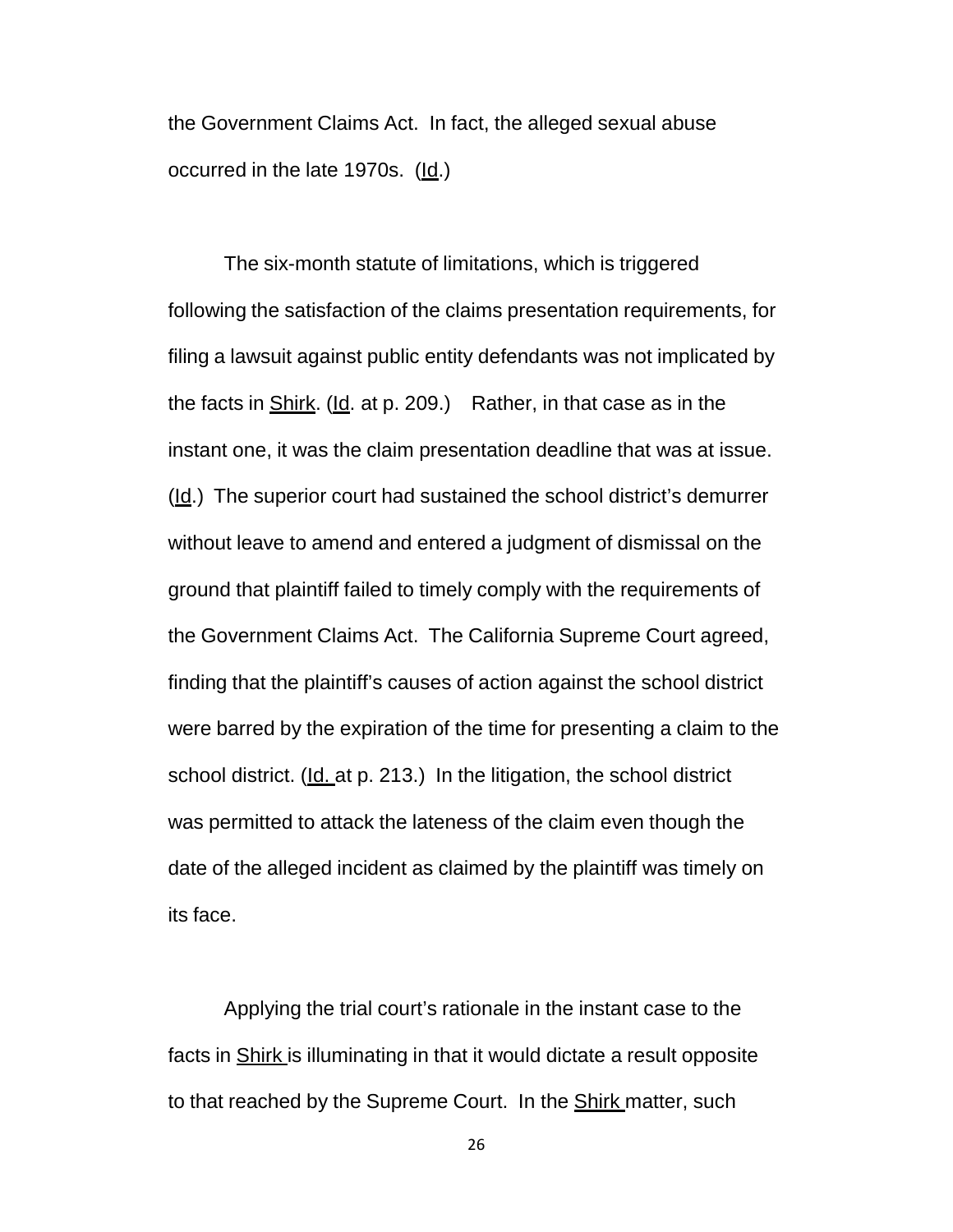reasoning would mean that the plaintiff could withstand a summary judgment motion and pursue a claim against the school district 25 years late by writing an incorrect, but facially timely, date of accrual of the cause of action on the complaint as long as that date is consistent with the government claim.

#### E. Estill's Complaint is Time Barred and the Time to Apply for Leave to Present a Late Claim has Long Passed

"A person who fails to file a timely claim may apply to the public entity for leave to present a late claim within a reasonable time not to exceed one year after accrual of the cause of action. (Government Code section 911.4.) "No relief can be granted if the application to file a late claim was filed more than one year after accrual of the cause of action. 'The reason for the one-year statutory requirement is to 'protect [ ] a governmental entity from having to respond to a claim many years after the accrual of the action.'" (County of Los Angeles v. Superior Court (N.L.) (2005) 127 Cal.App.4th 1263, 1272, *citing* County of Los Angeles v. Superior Court (2001) 91 Cal.App.4th 1303, 1314, *quoting* Hernandez v. County of Los Angeles (1986) 42 Cal.3d 1020, 1030.) Estill has no recourse against County, as the time for her to apply for leave to file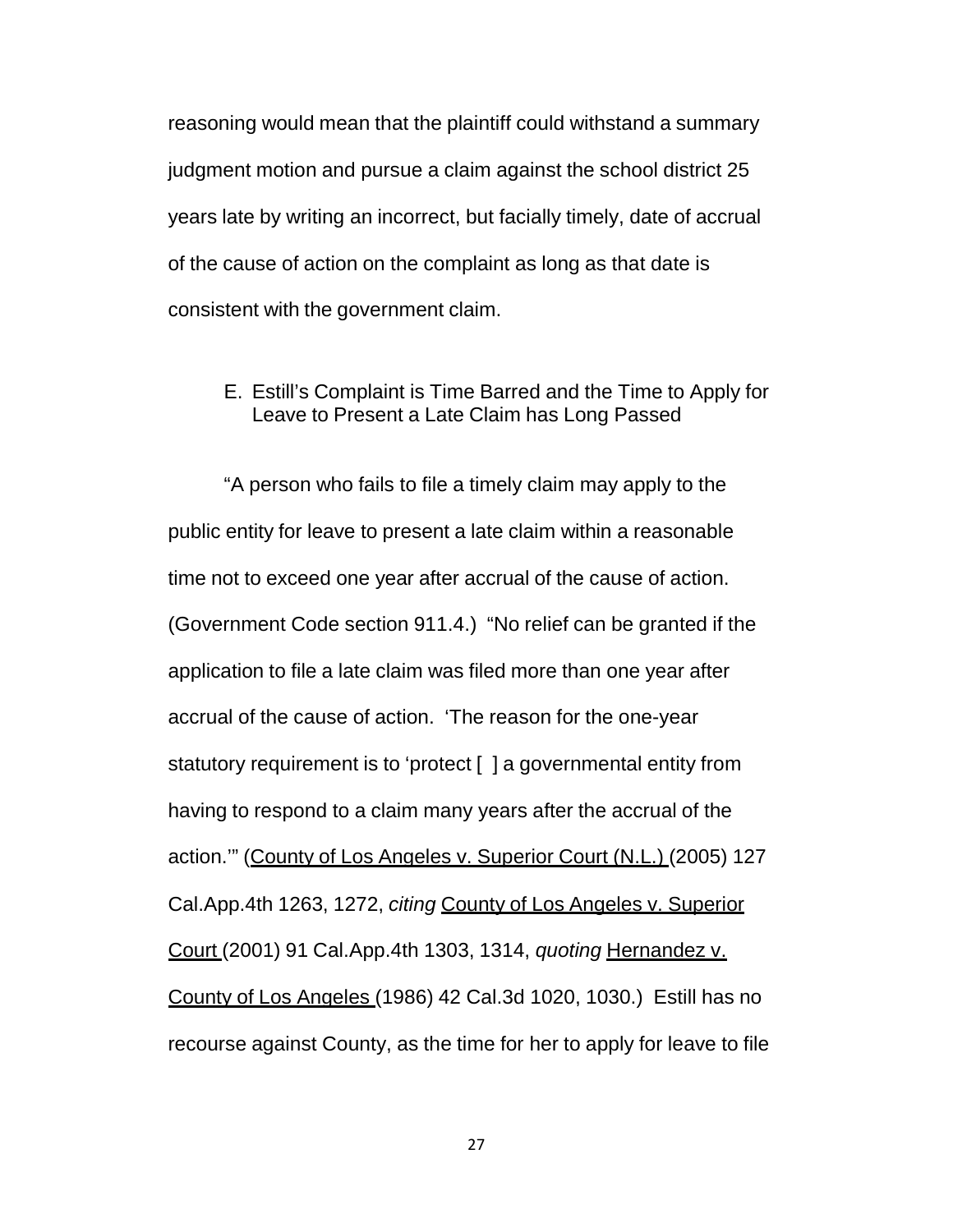a late claim has long since expired. In fact, as detailed in County's brief, it expired prior to the time she presented her claim.

## III. CONCLUSION

Suing a public entity in California comes with strict timelines because public policy supports reasonable limitations on public entity liability. Timeliness is a necessary element for any cause of action to make it past the Government claim state, to the civil complaint state. Estill's claim was not timely, and her false statement to the contrary cannot satisfy that required element. Her claim was not only time-barred under the Government Claims Act, but also by the applicable civil statute of limitation. Public entities must be able to rely on a claimant's sworn statement as to the date a cause of action accrues. Otherwise, contrary to the public policy behind the Government Claims Act, the statute of limitation for bringing an action against public entities will be enlarged to the benefit of claimants that write incorrect information on their claims. Public entities will be forced to return facially timely claims as late in order to preserve their defense of timeliness. The trial court's interpretation of the law would require a strained and unworkable result. Therefore, Amici respectfully requests that this Court reverse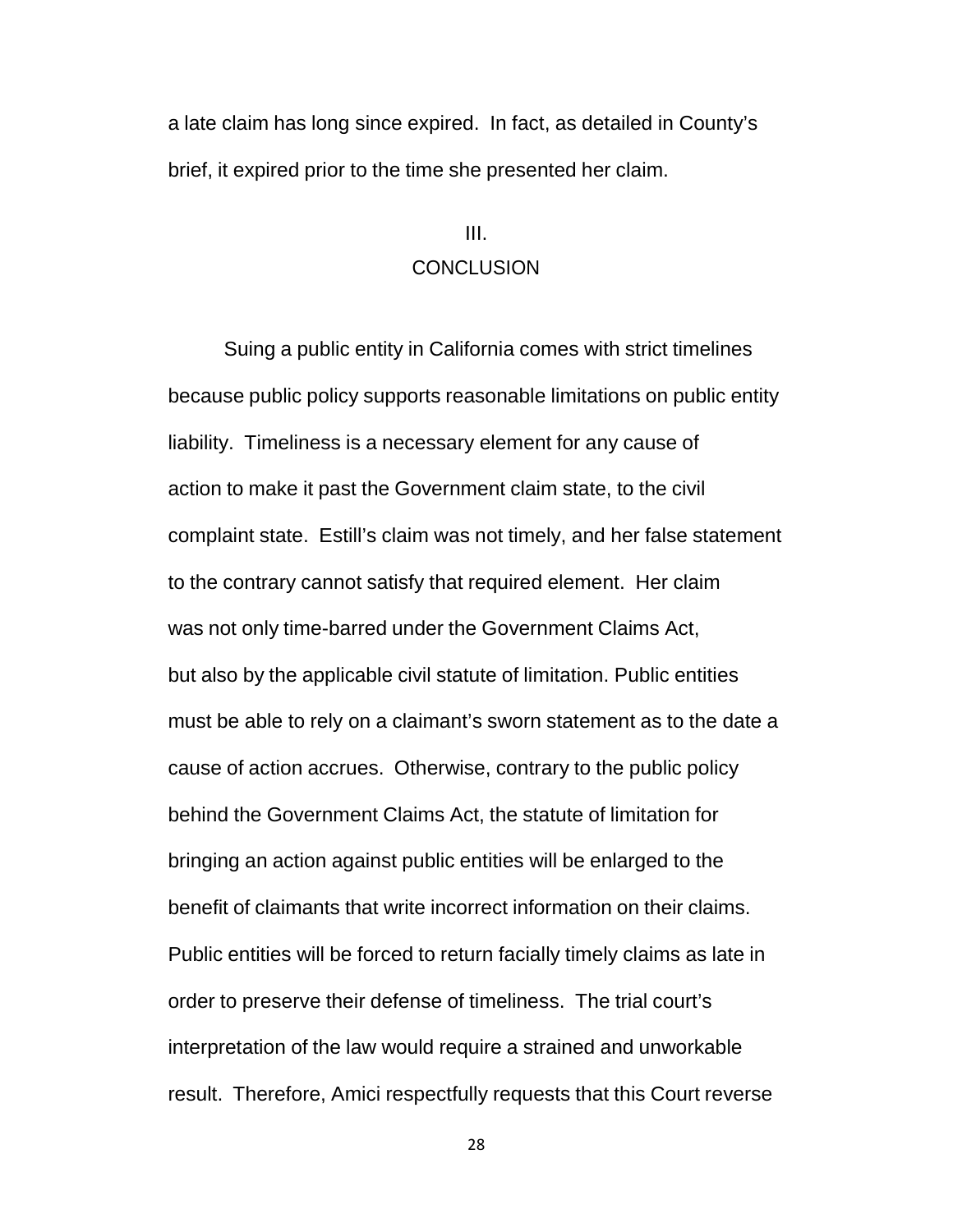the order of the trial court, and issue a published decision clarifying

the obligations of public entities when reviewing Government Claims.

Dated: February , 2016

M. Christine Davi Attorney for Amici California State Association of Counties and League of California Cities